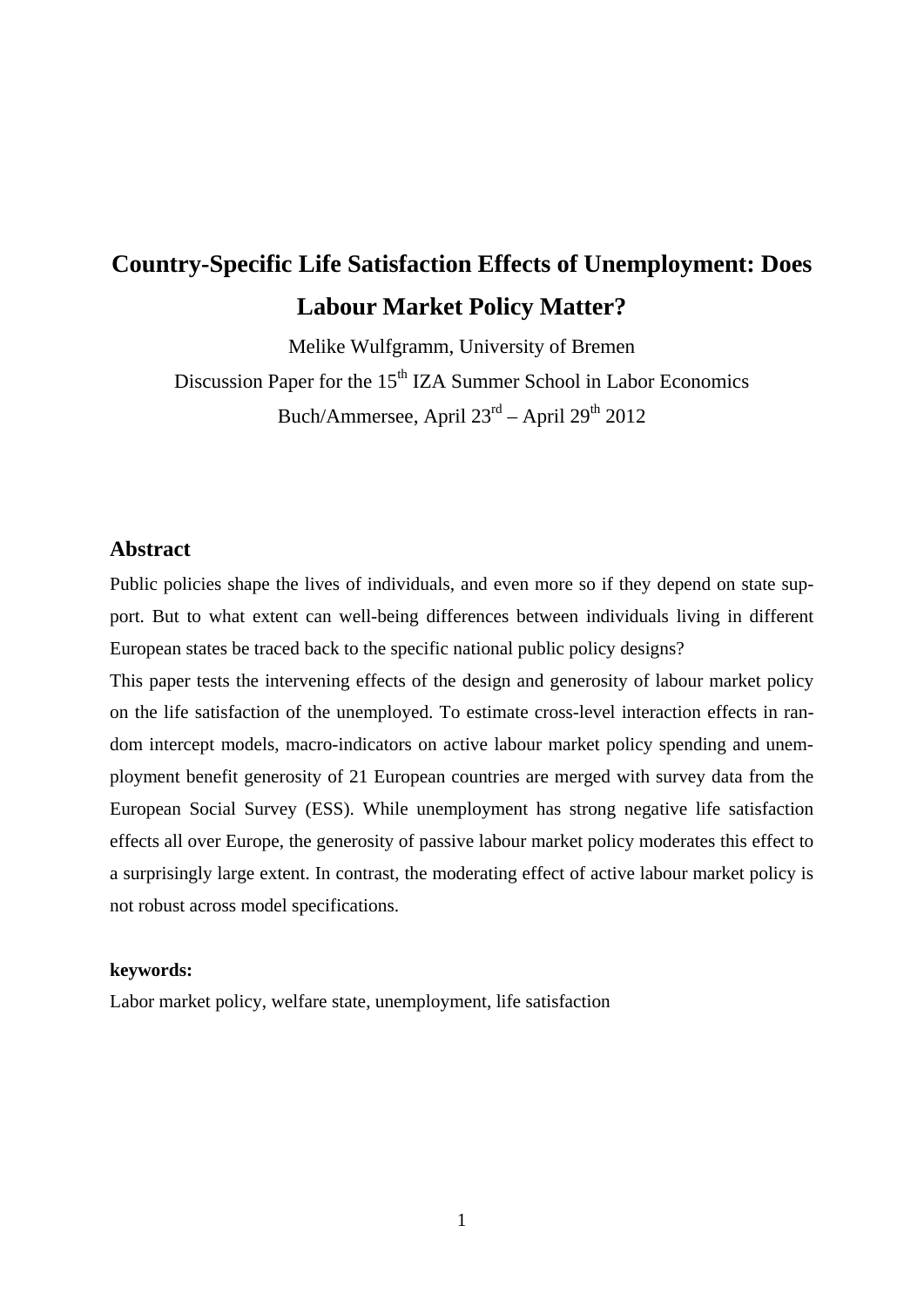## **1 Introduction**

Public policy shapes the lives of inhabitants of a country in intended and unintended ways, and this statement holds even more for groups whose everyday life depends heavily on state support. Indisputably, the life of the unemployed is affected more by welfare state design than the life of average employees, with labour market policy having the largest impact. The level of unemployment benefits largely determines the financial situation of the unemployed. Furthermore, conditionality, strict eligibility rules and short benefit durations may translate into dependence on means-tested social assistance benefits and an increased risk of unemployment to be stigmatic. In addition to these monetary transfers that affect the unemployed, active labour market policy (ALPM) plays an increasingly important role in most European countries. Various measures of ALMP such as job search assistance, training programmes, employment subsidies and work creation schemes shape the lives of the unemployed.

Policy evaluations have analysed the effects of both active and passive labour intensely, but this research is narrowly focussed on objective outcomes such as employment, unemployment and wages. The effect of labour market policy on social well-being has been largely ignored by researchers, despite the vast literature proofing the harmful life satisfaction effects of unemployment. Given that many economists demand subjective well-being to substitute or complement pecuniary indicators in the measurement of social welfare (e.g. Easterlin 1974; Ng 1997; Oswald 1997), this lack of policy evaluation comes as a surprise. For policymakers, the well-being of the unemployed matters for two distinct reasons: Firstly, low levels of subjective well-being among the unemployed can lead to "discouragement, lower levels of skill acquisition, inferior performance in job interviews, and eventually a lower probability of job offers and successful job searches" (Anderson 2009: 348; see also Waters & Moore 2002; Korpi 1997). Secondly, improving the well-being of the socially disadvantaged in society is a core task of the welfare state. Accordingly, the EU has stressed the importance of social cohesion and inclusion in their growth strategy for the coming decade, *Europe 2020*<sup>1</sup> *.*

While a general 'activation turn' towards lower unemployment benefit levels and a stronger focus on ALMP has taken place in many modern welfare states, European countries differ considerably in their labour market policy design. But do these national differences in labour market policy trajectories influence life satisfaction of the jobless?

To evaluate the social welfare implications of labour market policy, this paper applies a multilevel research design. Data on labour market policy provision at the country level is merged

1

<sup>&</sup>lt;sup>1</sup> See http://ec.europa.eu/social/main.jsp?catId=751&langId=en.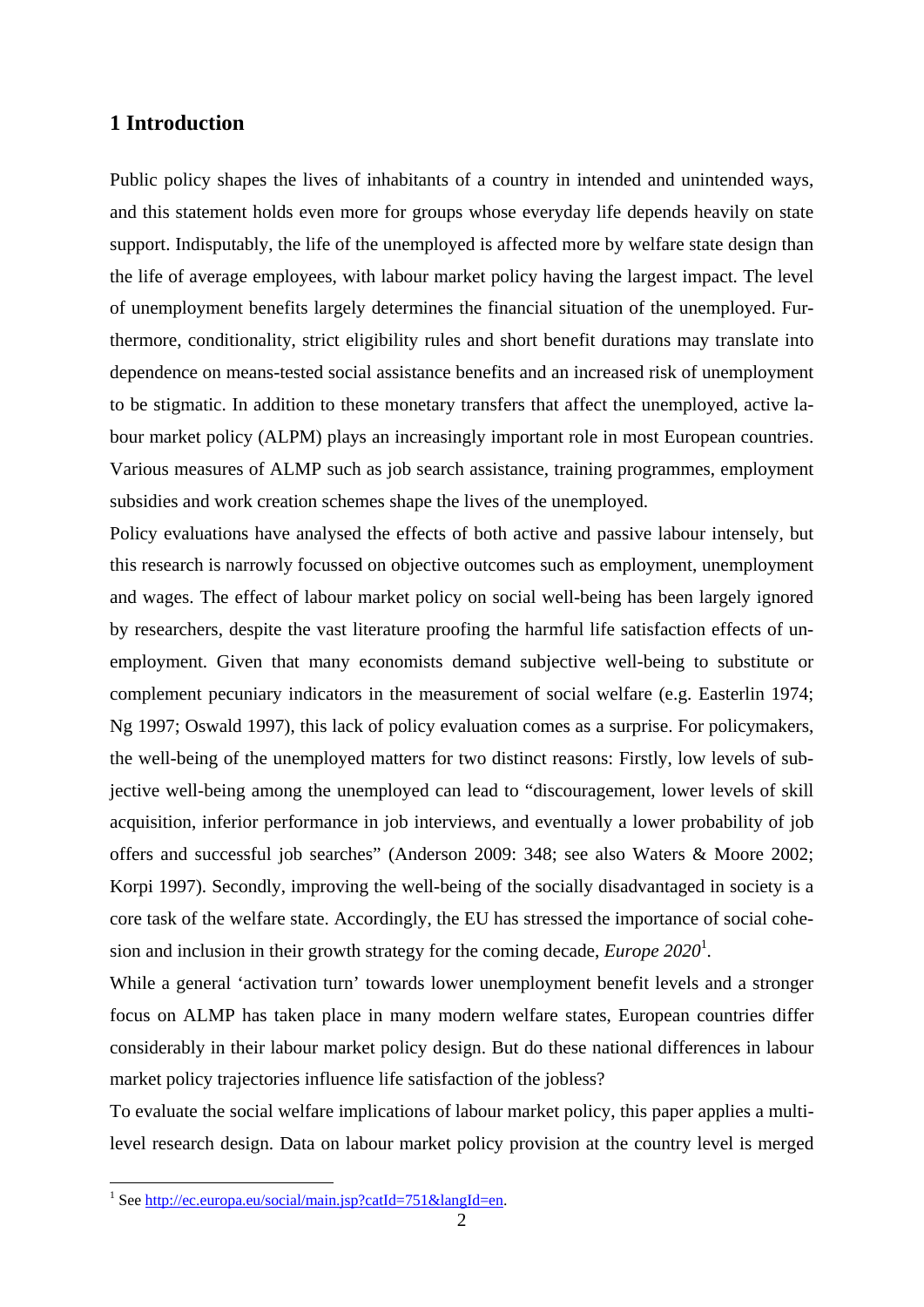with internationally comparable micro-level data. Survey data from four waves of the European Social Survey (ESS) is assembled for 21 European countries to be able to analyse and control for individual characteristics of respondents. The ESS contains information about the current employment status as well as questions concerning the unemployment history and benefit dependence of households. This micro data is merged with macro-level data concerning labour market policy indicators and other control variables such as the unemployment rate. It is tested whether the design and generosity of the welfare state interacts with the effect of unemployment on life satisfaction. Specifically, the paper focuses on the question whether unemployment benefit generosity and a country's commitment to ALMP affect the life satisfaction of the unemployed. ALMP measures may substitute certain psychosocial functions of regular employment by structuring the day, increasing opportunities for social contacts and by fostering self-confidence through the acquisition and application of personal skills and qualifications. Therefore I test the hypothesis that expenditure on ALMP should mitigate the negative life satisfaction effect of unemployment. Furthermore, a generous unemployment benefit system may lessen the negative life satisfaction effect caused by financial hardship during unemployment. Moreover the social right to longer and higher unemployment benefits rather than means tested social assistance benefits may also be associated with lower stigmatization, so that the effect of a generous passive labour market policy may be comprised of a resource as well as a psychosocial component. Therefore, an interaction effect of unemployment and a benefit generosity index is included into the model specification. If the hypotheses hold, the difference between the employed and the unemployed should be less pronounced in countries with more generous unemployment benefits and a strong focus on ALMP.

The paper is structured as follows: First the developments of European labour market policy covering benefit generosity and the emergence of active and activating labour market policy within the last decades are portrayed. The following section provides an overview over the effect of unemployment on well-being, with a special focus on the intervening effect of the welfare state in general, and labour market policy in particular. After the description of methodology and data with the depiction of descriptive statistics, the results of the multi-level analyses are presented and discussed. Finally, the conclusion completes the paper.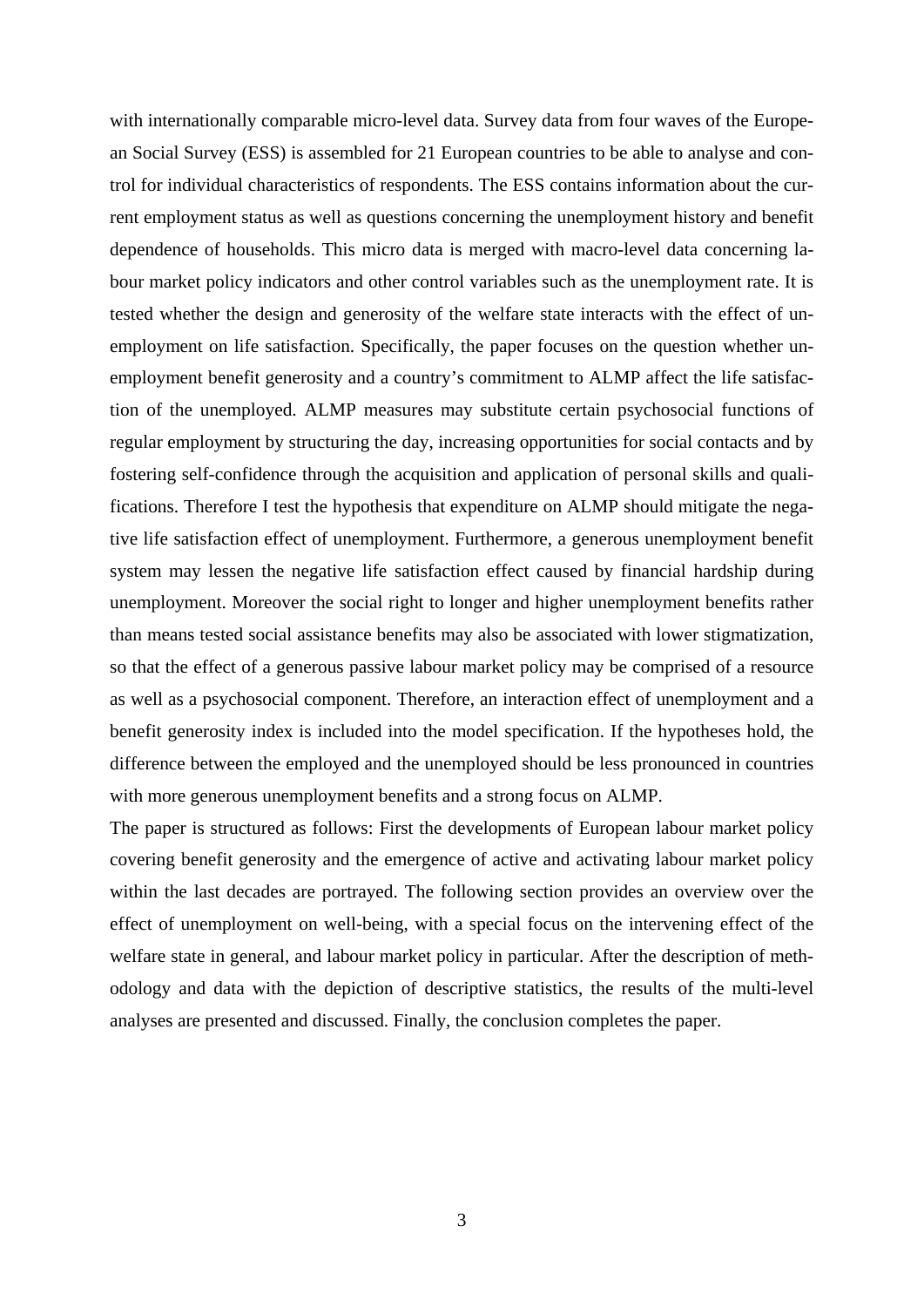# **2 Labour Market Policy, Unemployment & Life Satisfaction**

#### *The 'Activation Turn' in European Labour Market Policy*

After a short interlude of nearly full employment in the post-World War II period, unemployment has evolved to be one of the most pressing social, economic and political problems of modern market economies, constituting "a profoundly distressing experience that produces considerable individual costs and important political consequences" (Anderson 2009: 343). As a reaction to recurrent waves of mass unemployment in general, and the disturbing expansion of long-term unemployment in specific, criticism concerning inflexible labour markets and discouraging welfare state design has risen in the 1990s. Generous unemployment insurance schemes have been accused of raising the reservation wage of the unemployed and thus disincentivising job search and employment. Even though cross-national comparisons analysing the connection between unemployment benefits and national unemployment rates are rather contradictory in their findings (cf. Sjöberg et al. 2010: 429-430), labour market policy has been subject to paradigmatic changes.

European policy makers have reformed their labour market policy design heavily over the past decades, with activation becoming a central component of modern welfare states. Broadly speaking, this 'activation turn' is composed of at least two components: Firstly, active labour market policy has gained in importance, with many countries expanding on training measures, job search assistance and employment subsidies. Contrary to the common misperception, active labour market policy is by no means a new phenomenon, being for instance an important constituent of the Swedish Rehn-Meidner model as early as the 1950s (Erixon 2010), yet the centrality of the policies has reached a new level recently. Secondly, reforms have tended to be restrictive concerning passive labour market policy: "Eligibility criteria have been tightened, benefit levels have been reduced, benefits have been made conditional on employment, and the duration of receipt has been shortened" (Kenworthy 2010: 438). The core idea of the activation paradigm is the explicit linkage of welfare benefits to behavioural expectations towards benefit recipients, increasing the pressure on the unemployed to search for jobs through conditionality and less generous unemployment benefits (Fromm & Sproß 2008: 10). While the specific pattern of policy change differs quite considerably between European welfare states, it is fair to speak of a general shift from passive towards active (and activating) labour market policy.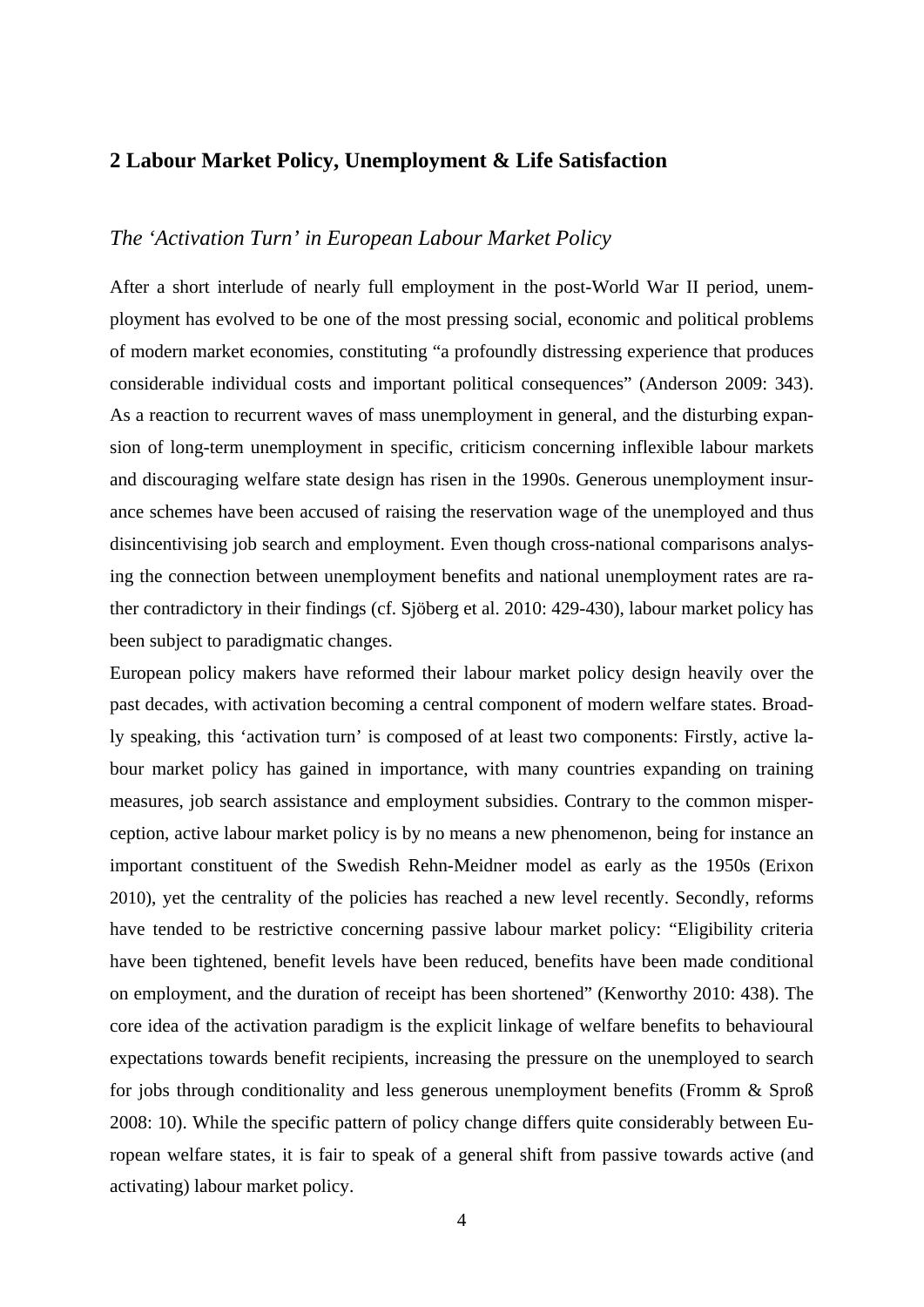The effects of this policy shift have been analysed with respect to outcomes such as employment, unemployment and income, with micro-level studies being somewhat more optimistic than macro-level evaluations (Bonoli 2010: 450). This discrepancy between micro-level and macro-level analyses might well be due to substitution effects between participants and nonparticipants of e.g. training schemes, yet proofing these effects is methodologically more than challenging.

# *Well-being effects of unemployment and the intervening effect of labour market policy*

Evaluations of labour market policies generally ignore the fact that unemployment is connected to more than just strictly economic consequences. Amartya Sen (1997: 160) argues that these "negative effects are cumulative, and they act individually and jointly to undermine and subvert personal and social life. The need to distinguish between the different ways in which joblessness causes problems is important not only for a better understanding of the nature and effects of unemployment, but also for devising an appropriate policy response".

These psychosocial effects of unemployment have first been described by Jahoda et al. (1933) and indeed received a high level of attention in the happiness and well-being literature of the past two decades. In her theory, Jahoda (1982: 59) argues that the unemployed are deprived of five essential experience categories of work: (1) imposition of a time structure, (2) social contacts, (3) participation in a collective purpose, (4) status and identity and (5) required regular activity. Furthermore, Fryer (1986) stresses the importance of agency and control in the connection between unemployment and well-being. Unemployment prevents the individual from being economically self-sufficient and restricts the control over the own life course (cf. Wulfgramm 2011: 480).

Due to these psychosocial factors, a detrimental life satisfaction effect of unemployment has consistently been found across countries, time and research designs. Even after controlling for income, time-consistent personality traits and other socioeconomic preconditions, the lack of paid employment causes a considerable drop in the well-being of affected individuals. This connection between unemployment and life satisfaction is firmly established in the theoretical and empirical literature (e.g. Winkelmann & Winkelmann 1998; Clark & Oswald 1994; Gerlach & Stephan 1996; Khattab & Fenton 2009; Van Praag & Ferrer-i-Carbonell 2002; Carroll 2007). Next to these non-pecuniary effects of unemployment, the closely connected resource dimension should not be forgotten. Findings on the connection between income and life satis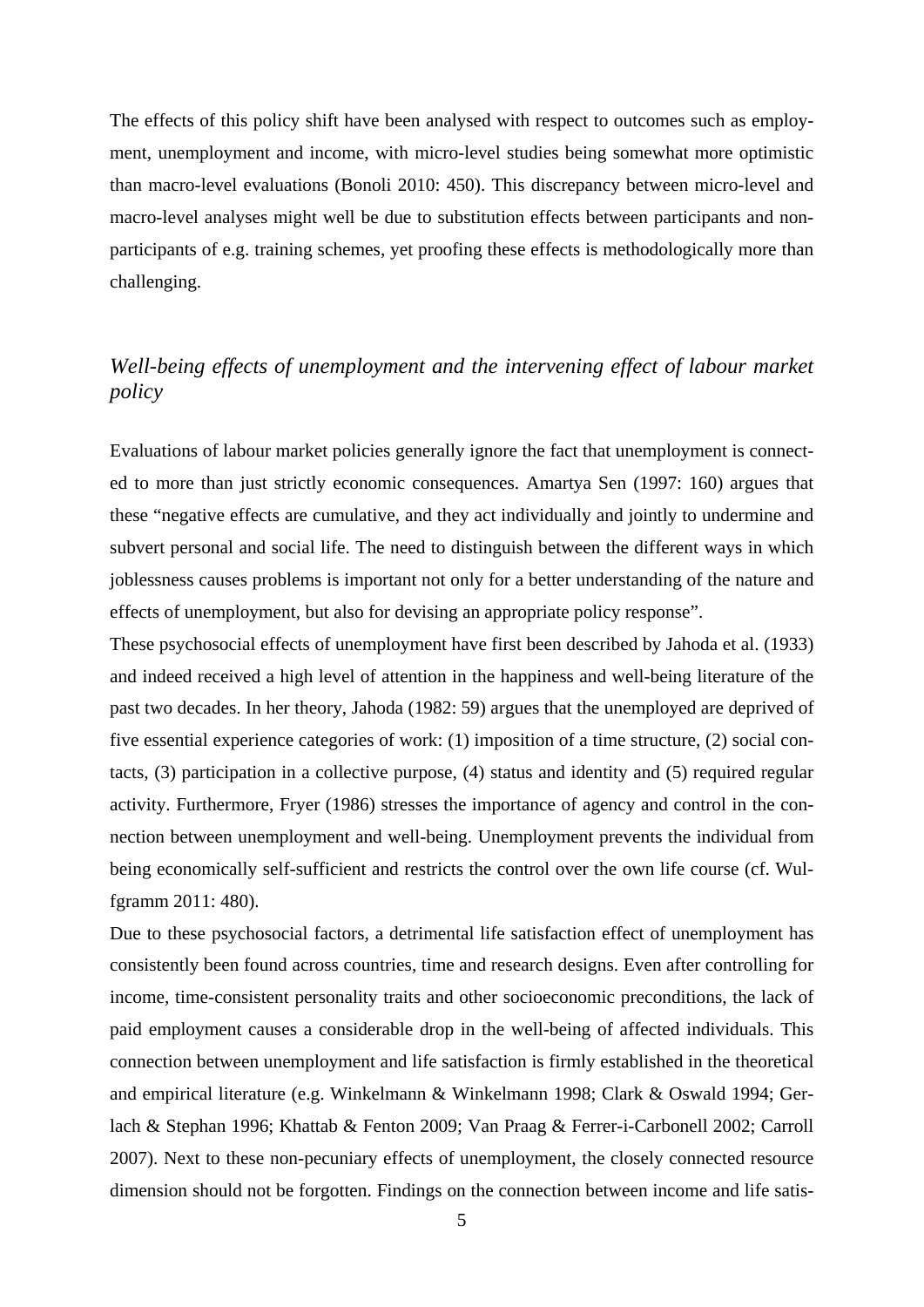faction have been termed the 'Easterlin paradox' after the pioneer of happiness economics Richard Easterlin. He was the first to discuss the paradox that happiness within countries depends strongly on an individual's income and wealth, whereas there is no such positive correlation to be found if average well-being and economic development are analysed at a macrolevel (Easterlin 1974; see also Oswald 1997). There is thus a far larger effect of relative income within a country rather than absolute levels of wealth, at least once a certain threshold of the level of economic development is reached. As individual unemployment is strongly correlated to a lower relative income in comparison to the national average, financial hardship amongst the unemployed is connected to high psychological distress (Gallie & Russell 1998: 269), so that both non-pecuniary and pecuniary factors cause the life satisfaction to fall.

Several scholars have called for governments to take well-being effects into account in their policy design (e.g. Carroll 2007; Clark & Oswald 1994; Sen 1997; Radcliff 2001). To do so, the intervening effect of policies needs to be understood first. Yet the extensive literature on well-being effects of unemployment on the one hand and labour market policy evaluation on the other hand has largely ignored the call to connect both research areas, and prematurely so. Especially cross-national comparisons that evaluate labour market policy efforts with respect to life satisfaction are scarce. Gallie and Russell (1998) looked at differences of life satisfaction between the employed and the unemployed in eleven European countries and compared these differences to the unemployment benefit generosity as measured by coverage and level, without finding a clear pattern. Radcliff (2001) analysed the general effect of welfare state design on life satisfaction of citizens and found quite strong regime effects, with socialist regime attributes affecting life satisfaction positively while liberal attributes are connected to rather lower scores of satisfaction. Especially the hypothesis that the economically weak are affected more by the welfare state design shows quite strongly, as effects are far stronger for low income respondents than for wealthy respondents.

It is a plausible hypothesis that the welfare state in general and labour market policy in specific should have a considerable impact on the well-being of the unemployed, as their living standards are highly dependent on state support. Generosity of passive labour market policy may affect the unemployed in two ways. The first mechanism is strictly tied to the resource dimension of financial hardship, that is, generous unemployment benefits enable the unemployed to consume goods that yield utility. The second factor is closely connected to the statement that policymakers implicitly or explicitly make about the status and identity of the unemployed in society by implementing a certain labour market policy. For instance, low generosity of insurance-based unemployment benefits and a higher reliance on means-tested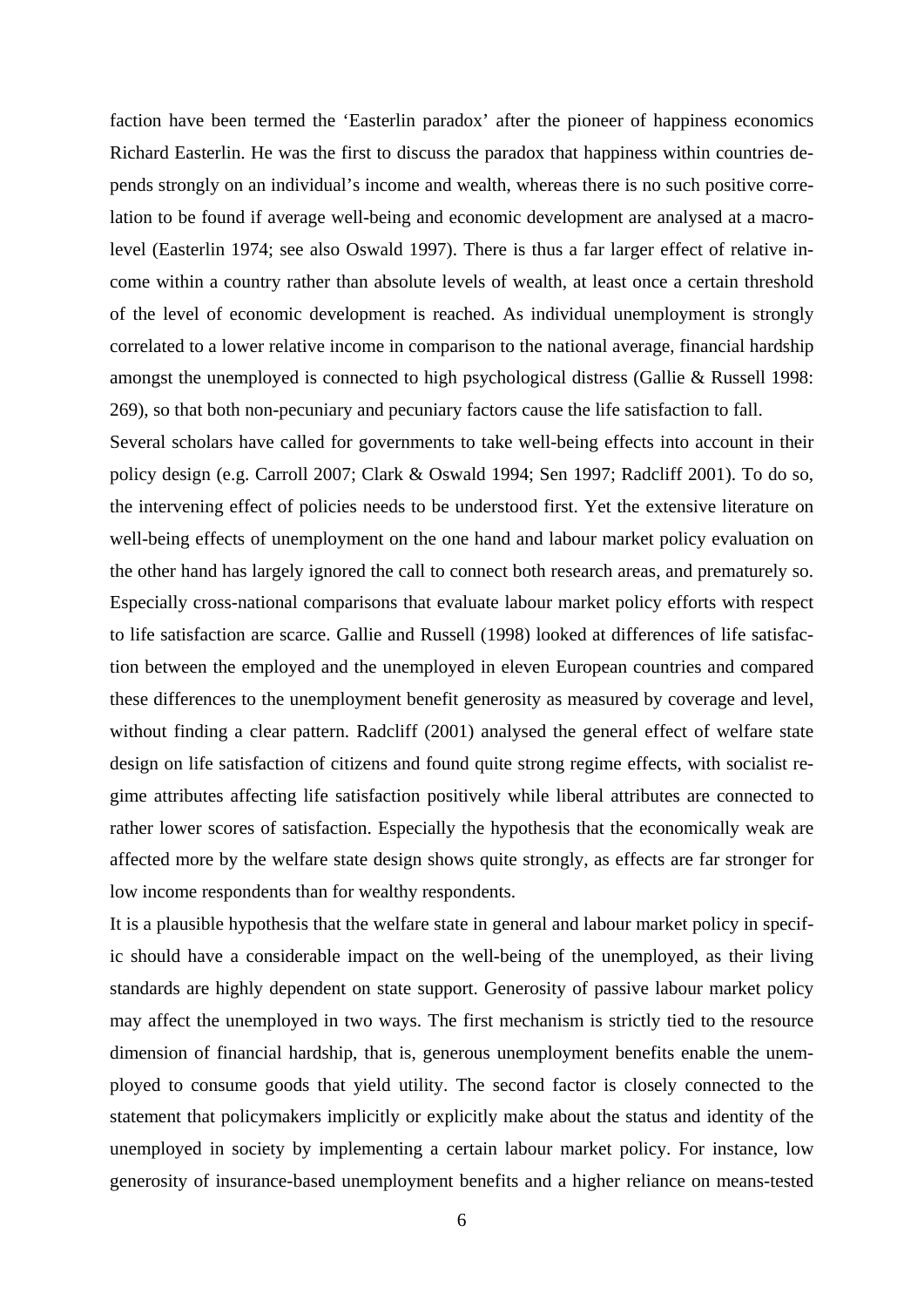social assistance benefits increase the risk that unemployment will be stigmatic (Gallie & Paugam 2000: 4). Also, higher conditionality of benefits can be expected to be connected to high levels of psychological stress that go beyond the lack of financial resources that it might imply. I expect both the pecuniary and the non-pecuniary aspects of passive labour market policy to lead to a moderating effect of unemployment benefit level generosity on the life satisfaction of the unemployed.

*Hypothesis 1: There is a positive moderating influence of unemployment benefit generosity on the effect of unemployment on life satisfaction. Unemployed in a country with generous passive labour market policy are expected to experience a smaller drop in well-being than unemployed in countries with meagre benefits, short benefit durations and high conditionality.* 

The influence of labour market policy on the lives of the unemployed is not limited to monetary transfers, though. As described above, activation consists of a combination of both passive and active labour market policies. Hence, the everyday lives of the unemployed are shaped by job search assistance, training measures, work creation schemes and other ALMP measures that are likely to have an impact on well-being. Micro-level studies in Sweden, Germany and the UK have indeed pointed towards an increase in the well-being of the unemployed that are currently participating in certain active labour market schemes (Wulfgramm 2011; Andersen 2008; Strandh 2001). Moreover, Anderson (2009) conducted a multi-level analysis on the impact of ALMP on social ties in Europe and shows that labour market outsiders in countries with higher spending on ALMP tend to have a higher sense of social inclusion and report more frequent social interaction.

Applying Jahodas deprivation theory to the participation in ALMP measures I argue that government training and occupational schemes can fulfil certain psychosocial functions of work and should thus have a positive effect on the life satisfaction of the unemployed. ALMP schemes offer opportunities for social contacts, are subject to a clear time structure and may even convey the feeling of participating in a useful collective purpose. Moreover, skill acquisition should enhance the feeling of control over one's life. It should be kept in mind that not all ALMP spending is alike in its design and intentions, though. For instance, work creation schemes can have a strong enforcing character (Dingeldey 2007) and participation may not be voluntary. The general influence of European ALMP spending thus needs to be tested empirically. I will test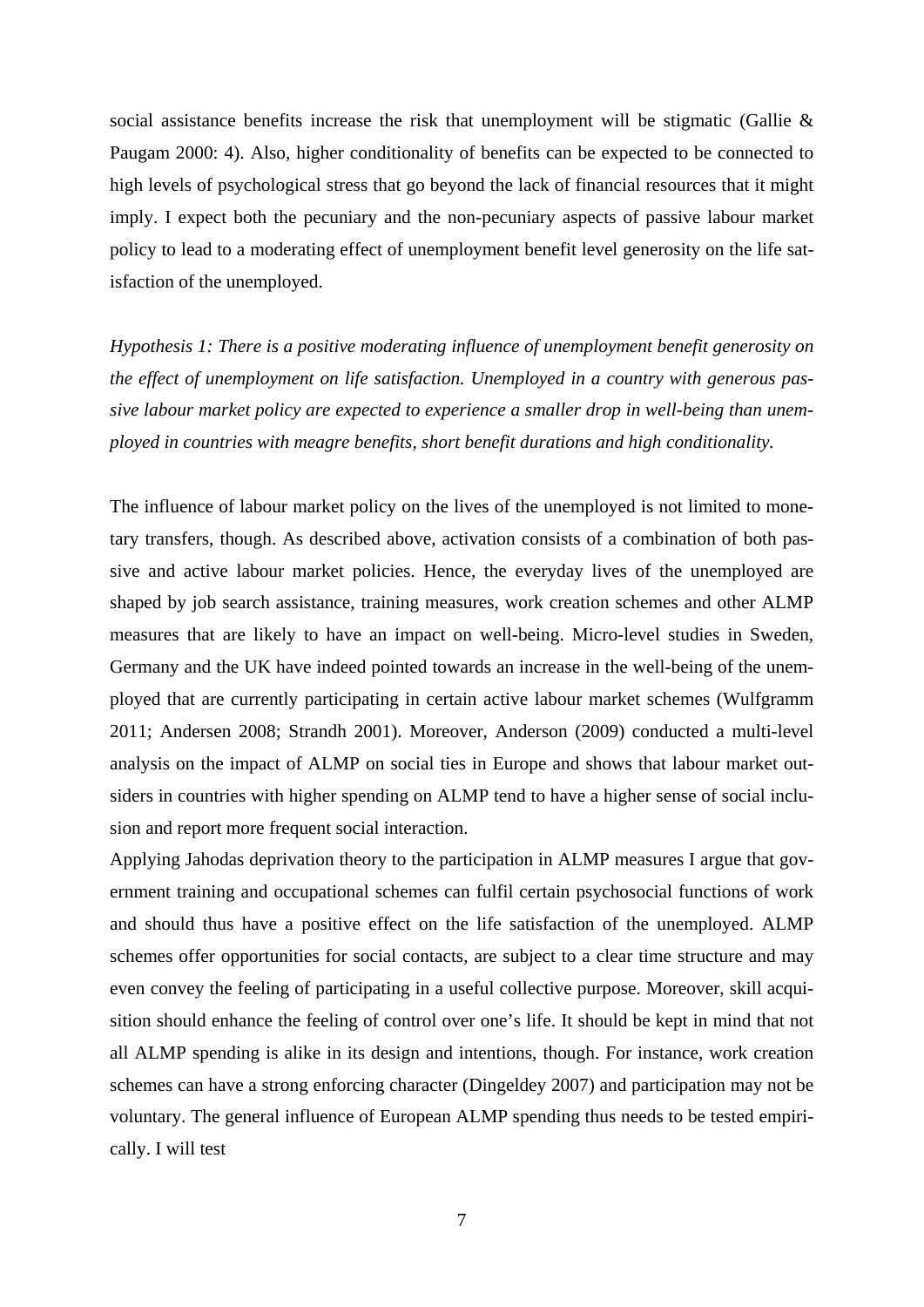*Hypothesis 2: Active labour market policy has positive psychosocial effects on the well-being of the unemployed. Therefore, a positive moderating influence of ALMP spending per unemployed on the life satisfaction effect of unemployment is expected.* 

The two core hypotheses of this paper will be tested by applying a multi-level design to survey data as well as macro-level data, as described in the following sections.

## **3 Methodology and Model Specification**

As data is sampled from both the micro- and the macro-level, the regression analysis needs to account for the specificity of such a clustered design. In a nested data structure, that is, individual survey responses are nested within countries, the influence of the contextual variables would be greatly biased towards high significance levels if the analysis treats all lower-level observations as independent (cf. Hox 2010: 3). As life satisfaction is likely to be influenced by country-specific characteristics, micro-level observations within a country may not be treated as independent from each other. To avoid spuriously significant results, the biased error terms need to be adjusted for the dependence of lower-level observations within clusters. The largely biased standard errors are adjusted introducing random effects into the empirical analysis. This controls for the high intra-cluster correlation (ICC) between observations measured on respondents from the same country. As I am interested in explaining the influence and the moderating effect of higher-level variables, I use a random intercepts multi-level model with two levels, refraining from including random slopes.

As a result, the models tested in this paper have the following general design:

$$
LS_{ij} = S_{00} + S_{p0}X_{pij} + S_{0q}Z_{qj} + \mu_{0j} + \varepsilon_{ij}.
$$

The endogenous variable life satisfaction  $LS$  of individual  $i$  in country  $j$  is a function of the vector of *p* level 1 explanatory variables  $X_{pi}$  as well as *q* level 2 explanatory variables  $Z_{qi}$ . In contrast to regular regression models with independent observations, the error term is split into two error components:  $\mu_{0i}$  picks up the level 2 error term and is thus depicting error patterns at the country level, while  $\varepsilon_{ij}$  is the level 1 error term that applies to each respondent individually.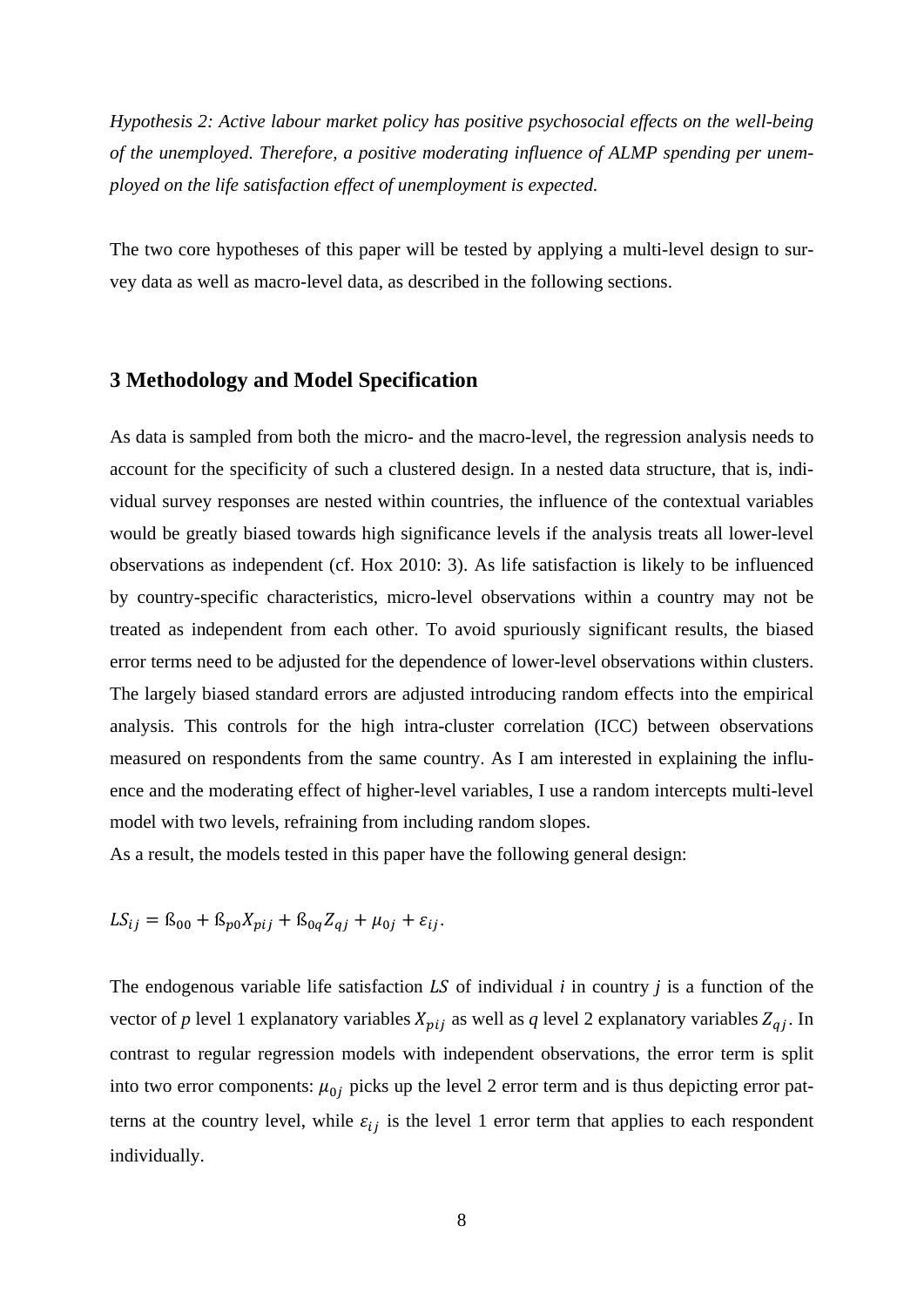The main level 1 variable of interest is current unemployment of the respondent, as compared to employment, retirement, military or civil service, housework and being permanently sick or disabled and being a student as the main activity during the last 7 days. In addition, vector *X* consists of control variables at the individual level. These include gender, living with a partner<sup>2</sup>, subjective health, age, age squared, years of formal education, household income and a dummy variable for living in a household with unemployment benefits as the major source of income. Vector *Z* contains macro variables concerning social and labour market policy. As the main exogenous variables, unemployment benefit generosity (see operationalization in the data section) and expenditure on active labour market policy per unemployed as a percentage of gdp per capita are analysed. In addition, control variables on the country level are included in the models. These level 2 control variables are the natural logarithm of gdp per capita, public social expenditure as a percentage of gdp as well as the unemployment rate.

The key research question in this paper does not cover the distinctive effects of micro-level and macro-level exogenous variables on life satisfaction, though. The main focus lies on testing the moderating effect of macro-level variables on the effect of an individual's unemployment on life satisfaction. Therefore, cross-level interaction effects<sup>3</sup> of specific policy indicators with individual unemployment  $\beta_{pq} Z_{qi} X_{pi}$  are inserted into the model specifications:

$$
LS_{ij} = S_{00} + S_{p0}X_{pij} + S_{0q}Z_{qj} + S_{pq}Z_{qj}X_{pij} + \mu_{0j} + \varepsilon_{ij}.
$$

As the research question and core hypotheses suggest, two interaction effects are of special interest for this paper. Firstly, the moderating influence of passive labour market policy on the effect of unemployment on life satisfaction is tested with the interaction term unemployment\*unemployment benefit generosity. The second moderating influence of interest is the interaction term unemployment\*ALMP expenditure per unemployed as a percentage of gdp.

## **4 Data: Merging Macro-Data with the European Social Survey**

To test the hypotheses in the multi-level framework of this paper, two different kinds of data are assembled. To differentiate between the effects of aggregated national economic condi-

<u>.</u>

 $2^{2}$  Both married and unmarried couples living in one household are subsumed in this variable.

<sup>&</sup>lt;sup>3</sup> Also see Brambor et al. (2006) for a more elaborated description of multiplicative interaction models.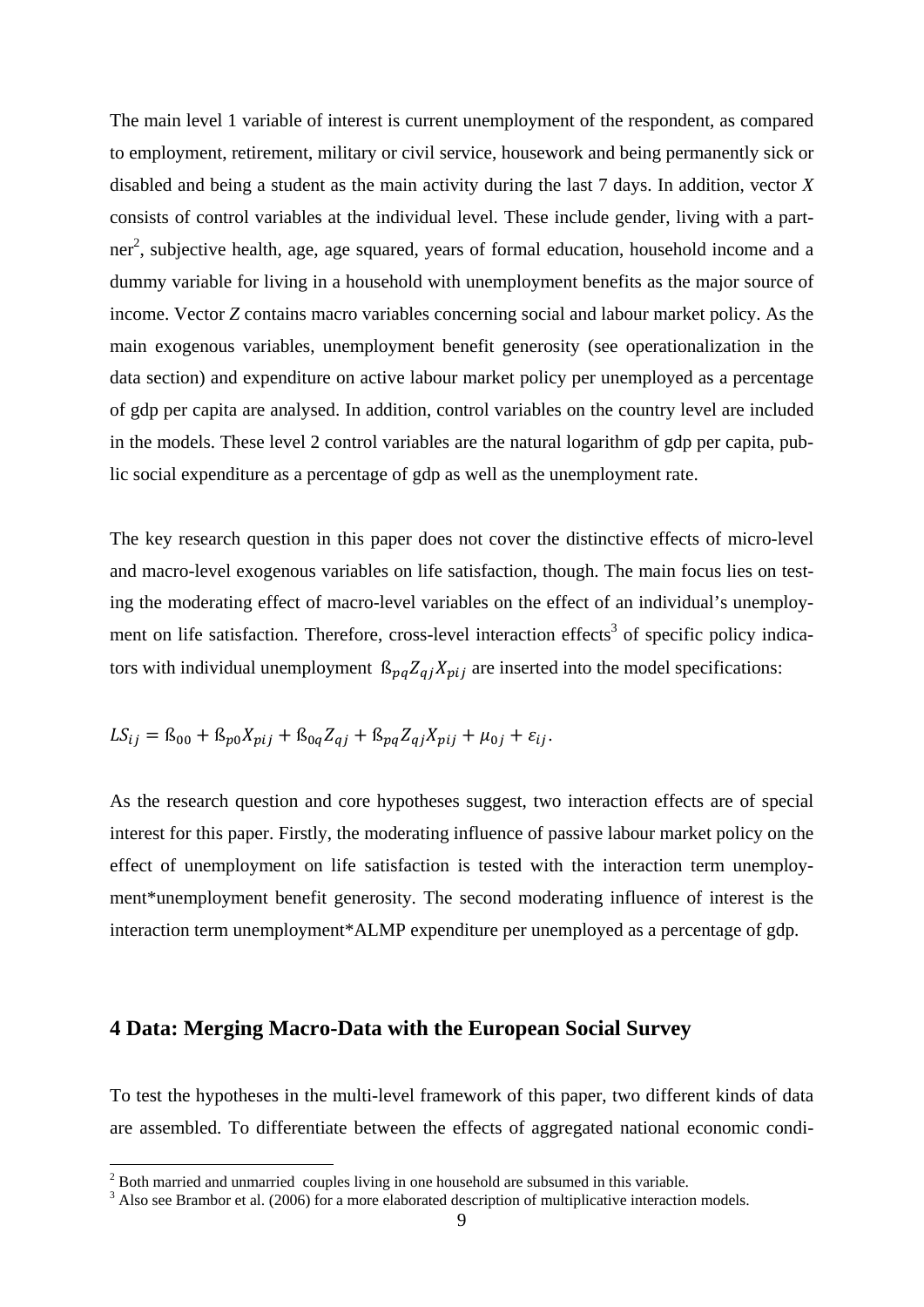tions as well as policies on the one hand and the effects of individual socioeconomic characteristics on the other hand, both micro-level and macro-level data are merged. Table 1 summarizes the main features of the data set.

| Variable                                                 |             |          |           |
|----------------------------------------------------------|-------------|----------|-----------|
|                                                          |             |          | Standard  |
|                                                          | $\mathbf N$ | Mean     | Deviation |
| <b>Level 1 Variables:</b>                                |             |          |           |
| Life Satisfaction                                        | 107,983     | 7.07     | 2.17      |
| Main activity, last 7 days:                              |             |          |           |
| Paid work                                                | 67,381      | 0.67     |           |
| Unemployed                                               | 6,358       | 0.06     |           |
| Retired                                                  | 7,708       | 0.07     |           |
| Housework, child rearing                                 | 10,544      | 0.10     |           |
| Education                                                | 11,533      | 10.68    |           |
| Community or military service                            | 159         | 0.00     |           |
| Permanently sick or disabled                             | 2,869       | 0.03     |           |
| Age                                                      | 107,983     | 40.50    | 13.71     |
| Age squared                                              | 107,983     | 1828.57  | 1110.32   |
| Living with spouse/partner                               | 66,966      | 0.62     |           |
| Subjective health (1-5)                                  | 107,983     | 3.93     | 0.85      |
| Years of full-time education                             | 107,983     | 12.71    | 3.77      |
| Male                                                     | 51,750      | 0.48     |           |
| Unemployment benefits main source<br>of household income | 2,830       | 0.03     |           |
| Absolute household income (1-12)                         | 60,794      | 6.42     | 2.50      |
| <b>Level 2 variables:</b>                                |             |          |           |
| ALMP expenditure per unemployed, % of gdp per capita     | 72          | 26.93    | 20.70     |
| Net reservation wage, incl. conditionality               | 59          | 9.69     | 6.41      |
| Unemployment benefit generosity score                    | 72          | 27.82    | 19.05     |
| Gdp per capita, constant prices in US \$ (2000), ppp     | 72          | 26598.29 | 8779.04   |
| Social Expenditure as % of gdp                           | 72          | 24.86    | 4.80      |
| Unemployment rate                                        | 72          | 7.08     | 3.52      |

Table 1: Descriptive Statistics

*Notes: N refers to the number of nonmissising cases on the respective level, with the exception of dummy variables, where N refers to the cases in which X=1. For dummy variables, the mean shows the proportion of observations in which X=1. Absolute household income codes all countries according to the same 12 income categories and was only sampled in waves 1-3.* 

On the micro-level, survey data from the European Social Survey (ESS) covers the dependent variable Life Satisfaction as well as exogenous variables that provide information about individual characteristics of respondents.

The data for this study is combined from the first four waves of the survey for a total of 21 countries, with 16 to 20 countries that are included in the integrated dataset per wave: Austria,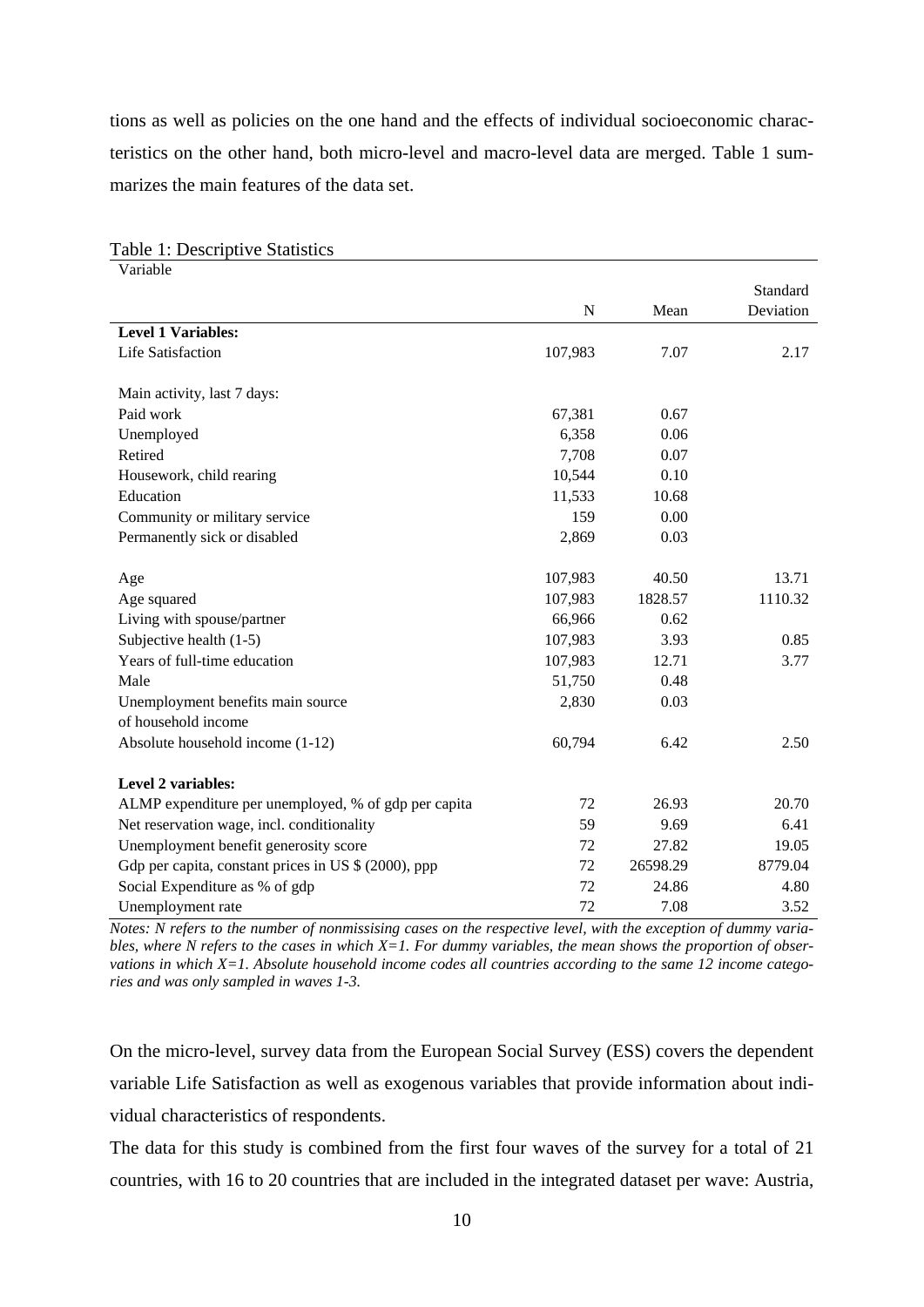Belgium, Czech Republic, Denmark, Estonia, Finland, France, Germany, Hungary, Ireland, Italy, Luxembourg, the Netherlands, Norway, Poland, Portugal, Slovakia, Spain, Sweden, Switzerland and UK. The interview periods of wave 1-4 are 2002/2003, 2004/2005, 2006/2007 and 2008/2009.

As the research questions aim at analysing the effect of unemployment and labour market policy on the unemployed, the focus is limited to respondents at working age. Therefore, only respondents at the age of 15 to 64 remain in the dataset. Given this selection of cases, between 863 and 2309 respondents per country and wave are included, yielding a total of 107,983 level 1 observations.

To measure the dependent variable in this paper, i.e. life satisfaction, the following question was asked in the respective local language:

"All things considered, how satisfied are you with your life as a whole nowadays? Please answer using this card, where 0 means extremely dissatisfied and 10 means extremely satisfied."

Merging data from different waves of the ESSposes problems concerning the availability of micro-level variables. While most questions of interest have been asked identically in all waves of the ESS, some variables have been changed or excluded in certain waves. The most striking deviation applies to the measurement of the household income of respondents. In wave 1-3, the income variable codes all countries according to the same 12 income categories. In contrast, the income variable in wave 4 is based on showcards depicting the countryspecific income deciles. Therefore the categories differ widely between countries. Thus, while wave 1-3 give information about the absolute income, wave 4 gives information on the relative income compared to the level within a country. An integration of both income measures would be highly misleading, so that no income variable can be inserted into models that use the full data sample.

On the macro-level, aggregated country data covering the economic conditions and welfare state as well as labour market policy indicators are assembled. To measure the intensity of active labour market policy that the unemployed encounter, expenditure on ALMP per unemployed expressed as a percentage of the gdp per capita is calculated from OECD-data. It needs to be kept in mind that not all activation effort applies to the unemployed, as certain services such as job counselling may be available to the employed or students as well. Despite this limitation, this measure should give an adequate approximation of the ALMP efforts per unemployed.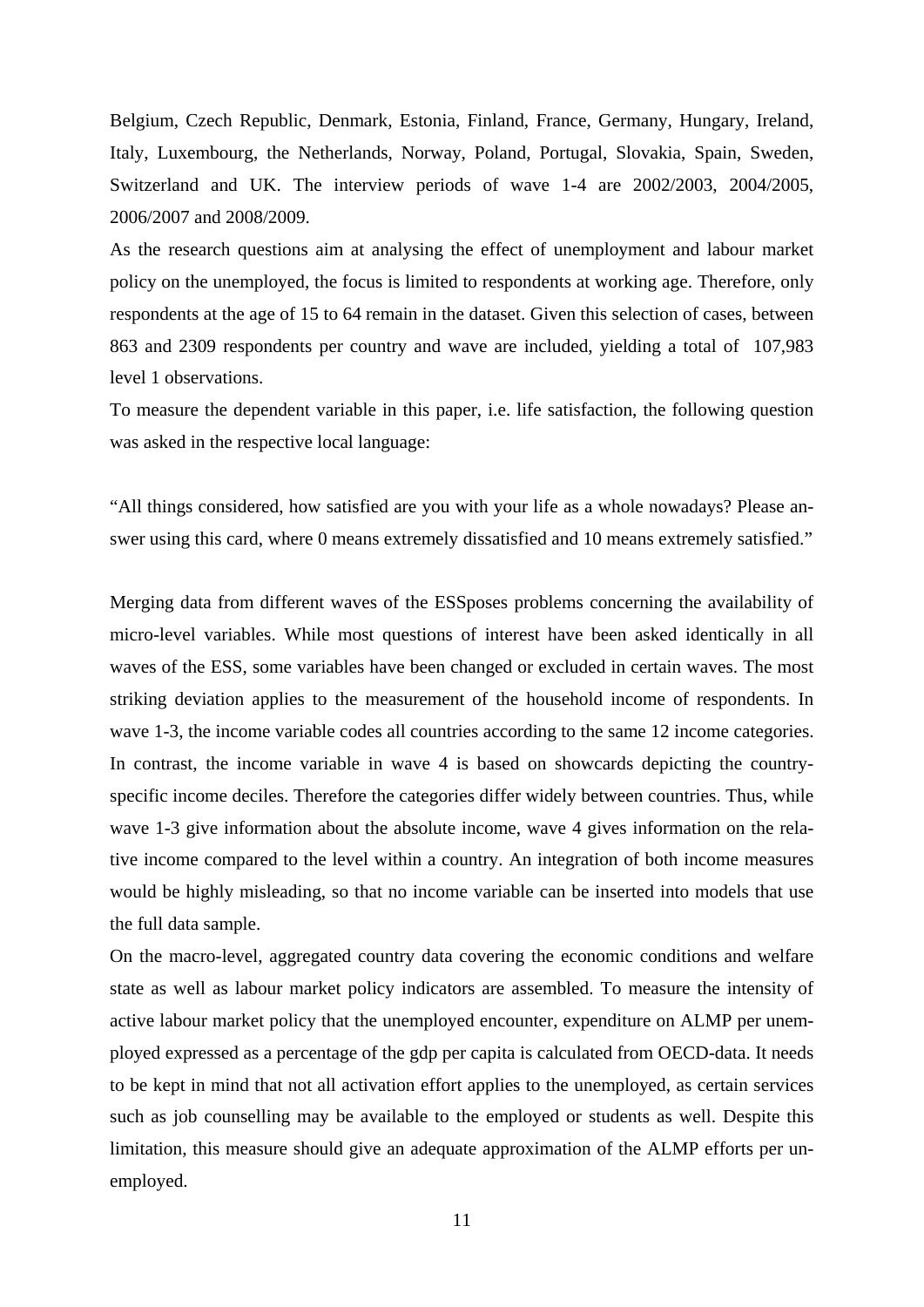The measurement of the generosity of unemployment benefit systems is far more complex and involves several decisions concerning weighting and data assembly from multiple sources<sup>4</sup>. The few indicators available are generally not encompassing enough or fail to cover the relevant years. For instance, gross and net replacement rates by the OECD (e.g. 2007) are provided for different family types and income levels but do not account for other relevant aspects, that is, how long these benefits are paid and under what conditions. Therefore, indicators for the duration and the conditionality of unemployment benefits should be added. Hasselpflug (2005) provides data on the conditionality of benefits, but only for the years 1997 and 2003/04. Allard (2005) combines OECD replacement rates with the indicators by Hasselpflug to construct a so-called 'net reservation wage'. This is a reasonably encompassing measurement since it combines the generosity in terms of replacement rates and duration with the behavioural requirements that recipients have to fulfil. Yet, this indicator covers only the years up until 2003 and a limited country sample. Theoretically, the composition of the 'net reservation wage' is relatively straightforward (cf. Allard 2005: 5):

#### *Net reservation wage = net replacement rate \* duration \* (1/conditionality).*

In practice, however, especially the operationalization of conditionality is rather challenging. Net replacement rates for unemployed persons (up to one year of unemployment) are taken from the OECD (2010). The replacement rates were averaged over the three family types and three income levels provided. To account for the duration of the unemployment benefit, an indicator that ranges between 0 (no benefit) and 1 (unlimited duration or duration longer than 48 months) is inserted into the equation. Information was taken from the OECD 'Benefits and Wages' country specific files<sup>5</sup>. Replacement rates and duration are available for a rather large country sample. Conditionality is far harder to measure and serious data limitations apply. Therefore, the pragmatic solution of calculating most models with a limited version of the benefit generosity score is applied in this paper, that is

*Unemployment benefit generosity score = net replacement rate\*duration.* 

<u>.</u>

<sup>&</sup>lt;sup>4</sup> I would like to thank Carlo Knotz for the time-intensive collection of data.

<sup>5</sup> Available online: http://www.oecd.org/document/29/0,3746,en\_2649\_34637\_39618653\_1\_1\_1\_1,00.html; last access September 7, 2011. Since the duration of benefits can and does vary with the age or employment record of the recipient, the recipient was assumed to be a 40 year old worker with a long and uninterrupted employment record. This is based on the practice by the OECD (e.g. 2007: 17-22).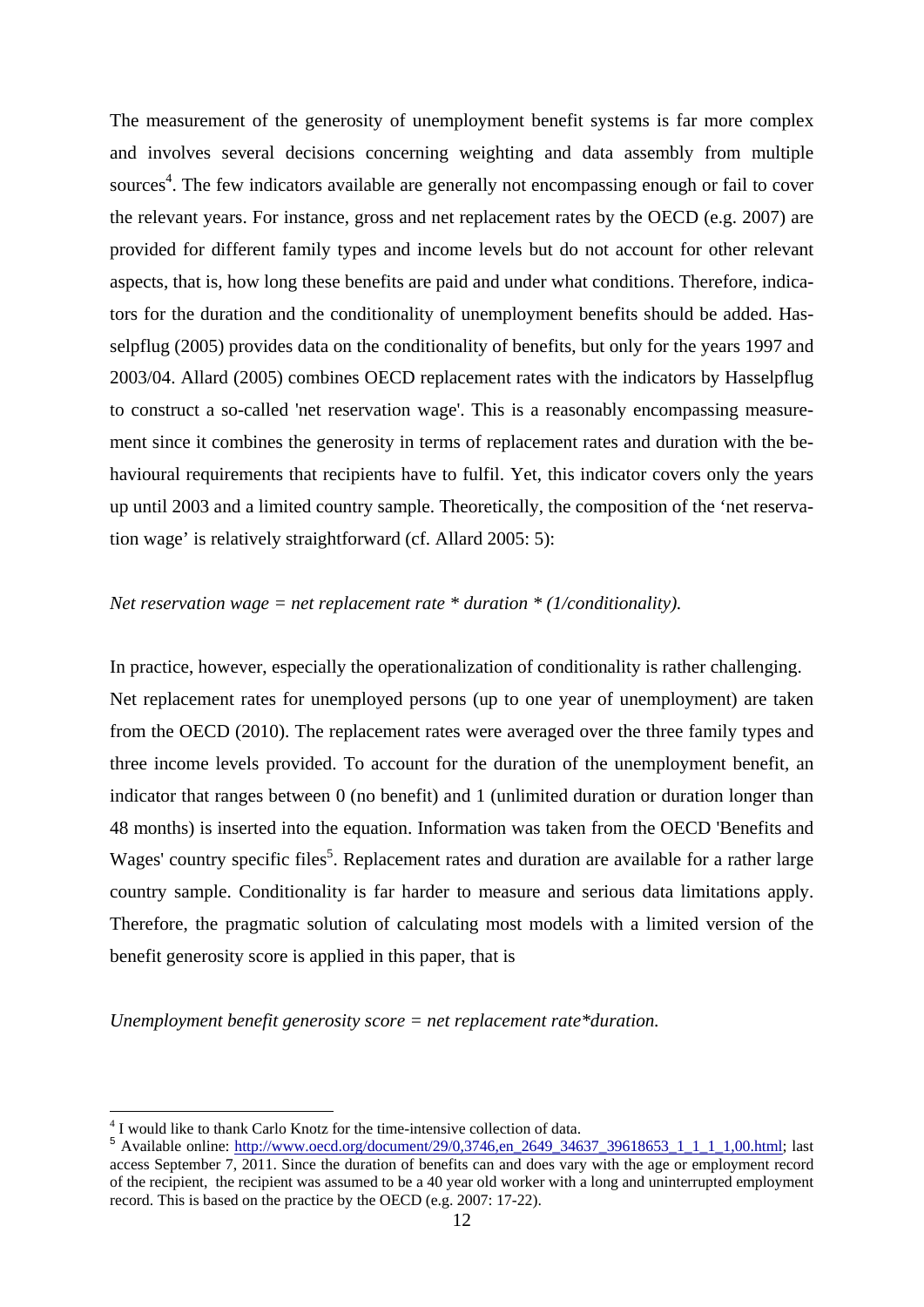For the sake of robustness, all models have also been tested with Allards net reservation wagein a limited data sample. The conditionality indicator by the Ministry of Finance (1998) in Denmark and Hasselpflug (2005) was extrapolated and adapted according to qualitative information from different sources (OECD 2009 a; b; OECD 2007; European Commission 2010: 43-4; European Union 2011)<sup>6</sup>.

Graph 1: Mean life satisfaction differences between employed and unemployment and benefit generosity



The bivariate relationship between the mean life satisfaction difference of employed and unemployed in a country and the respective unemployment generosity score is shown in graph 1. In order to allow readability of country labels, graph 1b is a replication of graph 1a which is limited to observations from ESS round 1. The scatter plots show a negative correlation between life satisfaction and benefit generosity, suggesting that countries with generous unemployment benefits tend to have somewhat lower life satisfaction differences between the employed and the unemployed. However, standard errors appear to be rather large, suggesting that there are other important explanatory variables. As the bivariate plot takes neither socioeconomic characteristics of the unemployed nor macro-indicators at the country-level into account, their inclusion may enhance the model fit substantially.

In addition to the labour market policy indicators, total social expenditure as a percentage of gdp as well as the unemployment rate (ILO) and gdp per capita (in US \$, constant prices ad-

1

 $6$  For further limitations of these conditionality indicators see Grubb (2000) and Trickey (2000: 276-8).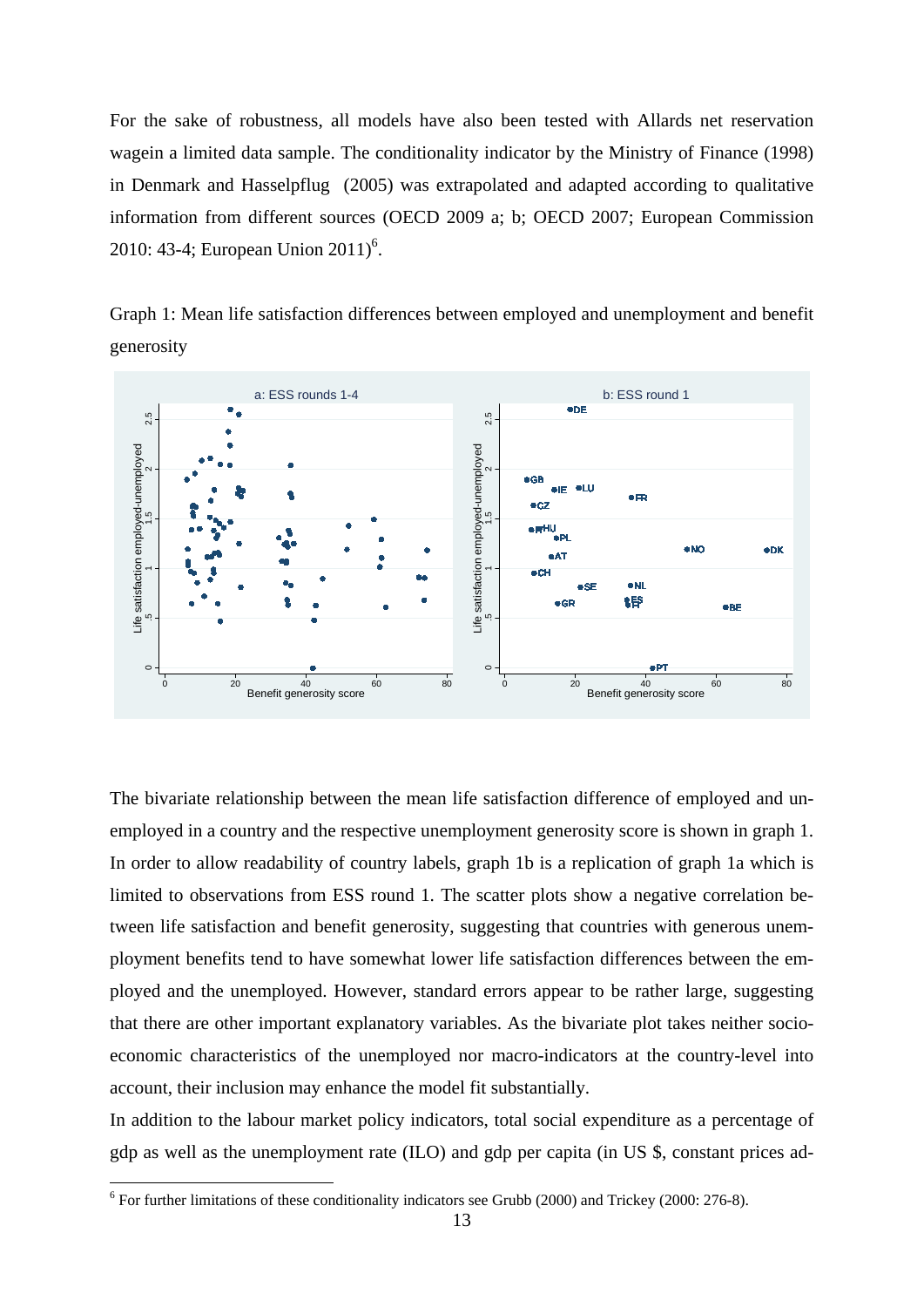justed for the purchasing power parity, OECD) were added as control variables on the macro level.

#### **5 Regression Results & Interpretation**

Table 2 and table 3 report the regression results for the determinants of life satisfaction. Table 2 shows the results for the full data sample, including data from the first four waves of the ESS. The inclusion of all four waves yields a fair amount of level 2 information, i.e. the macro-level number of observations is 72. However, using survey data from ESS round 4 inhibits the insertion of an income variable, as the survey question on household income deviates too drastically from former waves. As income has been shown to have a considerable influence on life satisfaction, results in table 2 might be accused of suffering from a serious omitted variable bias. Therefore, table 3 shows the results of virtually the same model specification as table 2, but includes the household income measured in 12 income categories. As a result of dropping data from ESS round 4, the number of level 2 observations shrinks to 51. Next to pragmatic considerations of sample size and the prevention of an omitted variable bias, the comparison between models with and without household income variable may also offer additional information regarding the content of a moderating effect of passive labour market policy.

The models shown in this paper have been calculated with an unemployment benefit generosity score that is not adjusted for conditionality. However, all model specifications have also been estimated with the 'net reservation wage', as described in the data section.

## *Moderating Effects of Labour Market Policy on the Life Satisfaction Effect of Unemployment*

The empirical analysis shows that national labour market policy has a major moderating influence on the effect between unemployment and life satisfaction, with passive benefits being far more influential than the intensity of active labour market policy. Not surprisingly, unemployment has a negative effect on life satisfaction in all countries in the sample. Yet the severity of the life satisfaction effect of unemployment depends greatly on the generosity of the unemployment benefit system in a country. *Hypothesis 1* that predicts a positive moderating influence of unemployment benefit generosity on the effect of unemployment on life satisfaction is supported by all model specifications. To be clear: Respondent living in a country with high replacement rates and long benefit receipt are still experiencing a remarkable drop in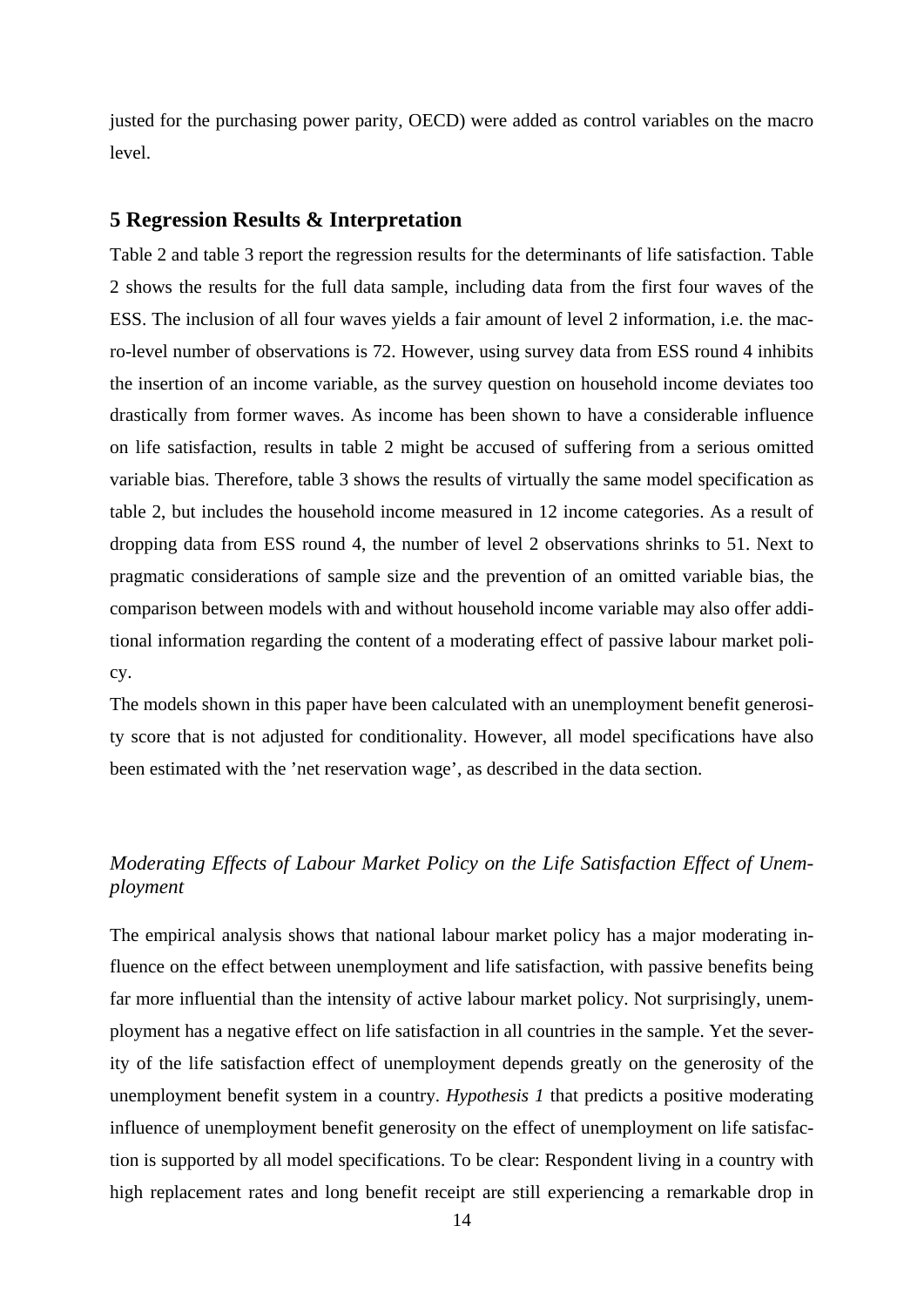their subjective well-being in case of job loss. However, the loss of life satisfaction is not nearly as dramatic as it is for a person living in a country with a low generosity score.

| Table 2: Determinants of Life Satisfaction, ESS rounds 1-4 |                                       |              |                                               |        |               |        |
|------------------------------------------------------------|---------------------------------------|--------------|-----------------------------------------------|--------|---------------|--------|
|                                                            | (1)                                   |              | (2)                                           |        | (3)           |        |
| Dependent variable: Life satisfaction (1-10)               |                                       |              |                                               |        |               |        |
| <b>Level 1 Variables:</b>                                  |                                       |              |                                               |        |               |        |
| Main activity (ref.: paid work)                            |                                       |              |                                               |        |               |        |
| Unemployed                                                 | $\text{-}1.0^{***}$                   | (36.4)       | $-1.2***$                                     | (27.1) | $-1.4***$     | (28.1) |
| Retired                                                    | $-0.04$                               | (1.6)        | $-0.04$                                       | (1.5)  | $-0.04$       | (1.4)  |
| Housework, child rearing                                   | $-0.04$                               | (1.9)        | $-0.04$                                       | (1.9)  | $-0.04$       | (1.9)  |
| Education                                                  | $0.2***$                              | (6.6)        | $0.2***$                                      | (6.9)  | $0.2***$      | (6.9)  |
| Community or military service                              | $-0.06$                               | (0.4)        | $-0.04$                                       | (0.3)  | $-0.04$       | (0.3)  |
| Permanently sick or disabled                               | $\textbf{-0.5}^{\ast\ast\ast}$        | (12.1)       | $\textbf{-0.5}^{\ast\ast\ast}$                | (12.0) | $-0.5***$     | (12.1) |
| Age                                                        | $\text{-}0.1$ $\hspace{-1.5mm}^{***}$ | (29.3)       | $\text{-}0.1$ $\hspace{0.1cm}^{\ast\ast\ast}$ | (29.2) | $-0.1***$     | (29.1) |
| Age squared                                                | $0.001^{\ast\ast\ast}$                | (28.9)       | 0.001                                         | (28.6) | $0.001^{***}$ | (28.6) |
| Living with spouse/partner                                 | $0.6^{***}$                           | (45.7)       | $0.6^{***}$                                   | (46.0) | $0.6^{***}$   | (46.0) |
| Subjective health (1-5)                                    | $0.7***$                              | (86.9)       | $0.7***$                                      | (87.0) | $0.7^{***}\,$ | (87.0) |
| Years of full-time education                               | $0.03***$                             | (15.9)       | $0.03\overset{***}{ }$                        | (15.3) | $0.03***$     | (15.3) |
| Male                                                       | $\text{-}0.1$ $^{***}$                | (8.8)        | $\text{-}0.1$ $\hspace{-1.5mm}^{***}$         | (8.8)  | $-0.1***$     | (8.6)  |
| Unemployment benefits main source                          | $-0.5***$                             | (13.6)       | $-0.6***$                                     | (13.8) | $-0.6***$     | (13.7) |
| of household income                                        |                                       |              |                                               |        |               |        |
| <b>Level 2 Variables:</b>                                  |                                       |              |                                               |        |               |        |
| ALMP expenditure per unemployed, % of gdp per              |                                       |              | $-0.001$                                      | (1.6)  | $-0.001$      | (1.4)  |
| capita                                                     |                                       |              |                                               |        |               |        |
| Unemployment benefit generosity, excl. conditionality      |                                       |              | $0.005*$                                      | (2.5)  | $0.004*$      | (2.3)  |
| Ln gdp per capita, constant prices in US \$ (2000), ppp    |                                       |              | $-0.009$                                      | (0.1)  | $-0.02$       | (0.1)  |
| Social Expenditure as % of gdp                             |                                       |              | $-0.02$ **                                    | (2.8)  | $-0.02$ **    | (2.7)  |
| Unemployment rate                                          |                                       |              | $\textbf{-0.06}^{\ast\ast\ast}$               | (11.3) | $-0.07***$    | (11.4) |
| <b>Interaction Effects (Level 1*Level 2)</b>               |                                       |              |                                               |        |               |        |
| Unemployment* Unemployment benefit generosity              |                                       |              |                                               |        | $0.014***$    | (8.5)  |
| Unemployment* ALMP expenditure per                         |                                       |              | $0.008\sp{*}{^\ast\sp{*}}$                    | (5.6)  | $-0.0001$     | (0.1)  |
| unemployed (% of gdp per capita)                           |                                       |              |                                               |        |               |        |
|                                                            | ***                                   |              | ***                                           |        |               |        |
| Constant                                                   | 5.8                                   | $(36.3)$ 6.7 |                                               | (4.6)  | 6.8           | (4.7)  |
| bic                                                        | 443903                                |              | 443579                                        |        | 443518        |        |
| Level 2 variance                                           | 0.41                                  |              | 0.35                                          |        | 0.35          |        |
| Level 1 variance                                           | 3.56                                  |              | 3.55                                          |        | 3.55          |        |
| ICC                                                        | 0.10                                  |              | 0.09                                          |        | 0.09          |        |
| ESS-rounds                                                 | $1-4$                                 |              | $1-4$                                         |        | $1 - 4$       |        |
| N micro                                                    | 107973                                |              | 107973                                        |        | 107973        |        |
| N macro                                                    | 72                                    |              | 72                                            |        | $72\,$        |        |

*Notes: Absolute z-values in parentheses;*  $^{*}p < 0.05$ ,  $^{**}p < 0.01$ ,  $^{***}p < 0.001$ ; Random intercept specification *(observations clustered at the country level).*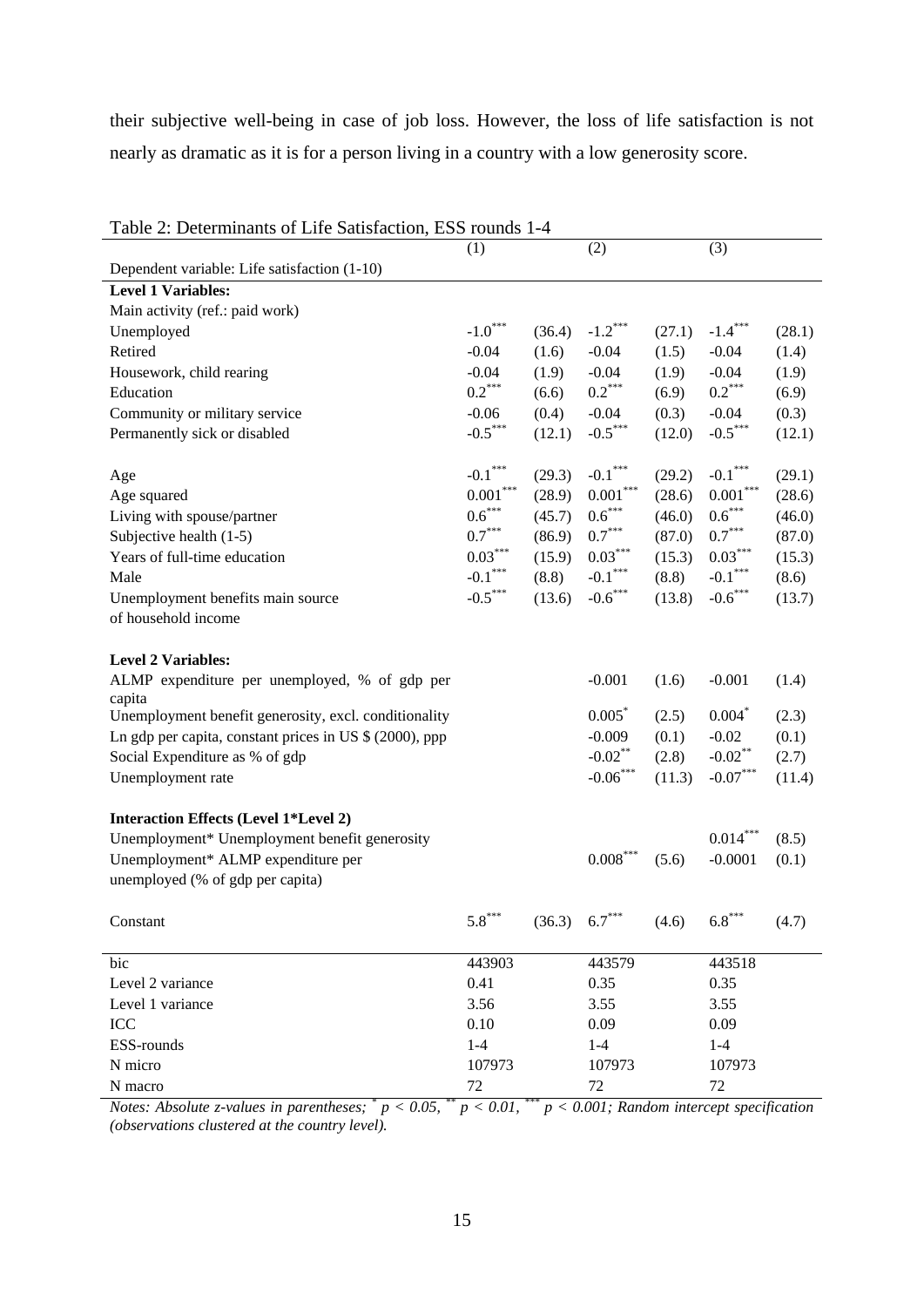| radio 9. Determinants of Enc Bausfaction, ESS Tounds T  |                                               |        |                                               |        |                        |        |
|---------------------------------------------------------|-----------------------------------------------|--------|-----------------------------------------------|--------|------------------------|--------|
|                                                         | (4)                                           |        | (5)                                           |        | (6)                    |        |
| Dependent variable: Life satisfaction (1-10)            |                                               |        |                                               |        |                        |        |
| <b>Level 1 Variables:</b>                               |                                               |        |                                               |        |                        |        |
| Unemployed                                              | $-0.9***$                                     | (23.0) | $-1.1***$                                     | (18.5) | $-1.3$ <sup>*</sup>    | (19.7) |
| Retired                                                 | $0.07*$                                       | (2.0)  | $0.07*$                                       | (2.0)  | $0.07*$                | (2.0)  |
| Housework, child rearing                                | 0.006                                         | (0.2)  | 0.006                                         | (0.2)  | 0.006                  | (0.2)  |
| Education                                               | $0.2***$                                      | (5.0)  | $0.2^{***}$                                   | (5.1)  | $0.2***$               | (5.1)  |
| Community or military service                           | 0.3                                           | (1.7)  | 0.3                                           | (1.7)  | 0.3                    | (1.7)  |
| Permanently sick or disabled                            | $-0.3***$                                     | (6.9)  | $-0.3***$                                     | (6.9)  | $-0.3***$              | (7.0)  |
| Age                                                     | $-0.09***$                                    | (19.6) | $-0.09***$                                    | (19.6) | $-0.09***$             | (19.6) |
| Age squared                                             | $0.001***$                                    | (19.6) | $0.001***$                                    | (19.6) | $0.001***$             | (19.6) |
| Living with spouse/partner                              | $0.5***$                                      | (27.3) | $0.5***$                                      | (27.5) | $0.5***$               | (27.5) |
| Subjective health (1-5)                                 | $0.6***$                                      | (63.8) | $0.6***$                                      | (64.0) | $0.6***$               | (64.0) |
| Years of full-time education                            | $0.010^\mathrm{***}$                          | (4.3)  | $0.009^{***}$                                 | (4.0)  | $0.009***$             | (4.0)  |
| Male                                                    | $\text{-}0.1$ $\hspace{0.1cm}^{\ast\ast\ast}$ | (9.1)  | $\text{-}0.1$ $\hspace{0.1cm}^{\ast\ast\ast}$ | (9.0)  | $\text{-}0.1$ $^{***}$ | (8.9)  |
| Unemployment benefits main source                       | $-0.4***$                                     | (8.2)  | $-0.4***$                                     | (8.5)  | $-0.5***$              | (8.7)  |
| of household income                                     |                                               |        |                                               |        |                        |        |
| Absolute household income (1-12)                        | $0.1***$                                      | (25.7) | $0.1^{***}$                                   | (25.4) | $0.1^{***}$            | (25.3) |
|                                                         |                                               |        |                                               |        |                        |        |
| <b>Level 2 Variables:</b>                               |                                               |        |                                               |        |                        |        |
| ALMP expenditure per unemployed, % of gdp per           |                                               |        | $-0.002$ <sup>*</sup>                         | (2.3)  | $-0.002$ <sup>*</sup>  | (2.2)  |
| capita                                                  |                                               |        |                                               |        |                        |        |
| Unemployment benefit generosity, excl. conditionality   |                                               |        | $0.008\overset{**}{ }$                        | (2.9)  | $0.008***$             | (2.8)  |
| Ln gdp per capita, constant prices in US \$ (2000), ppp |                                               |        | 0.3                                           | (1.8)  | 0.3                    | (1.7)  |
| Social Expenditure as % of gdp                          |                                               |        | $-0.005$                                      | (0.4)  | $-0.005$               | (0.4)  |
| Unemployment rate                                       |                                               |        | $\textbf{-0.08}^{\ast\ast\ast}$               | (8.9)  | $-0.09***$             | (9.0)  |
|                                                         |                                               |        |                                               |        |                        |        |
| <b>Interaction Effects (Level 1*Level 2)</b>            |                                               |        |                                               |        |                        |        |
| Unemployment* Unemployment benefit generosity           |                                               |        |                                               |        | $0.015***$             | (6.9)  |
| Unemployment* ALMP expenditure per unemployed           |                                               |        | $0.010^\mathrm{***}$                          | (5.3)  | 0.002                  | (0.7)  |
| (% of gdp per capita)                                   |                                               |        |                                               |        |                        |        |
|                                                         |                                               |        |                                               |        |                        |        |
| Constant                                                | 5.2                                           | (31.9) | 2.4                                           | (1.1)  | 2.5                    | (1.2)  |
| bic                                                     | 246656                                        |        | 246561                                        |        | 246507                 |        |
| Level 2 variance                                        | 0.32                                          |        | 0.23                                          |        | 0.23                   |        |
| Level 1 variance                                        | 3.36                                          |        | 3.36                                          |        | 3.36                   |        |
| ICC                                                     | 0.087                                         |        | 0.063                                         |        | 0.064                  |        |
| ESS-rounds                                              | $1 - 3$                                       |        | $1 - 3$                                       |        | $1 - 3$                |        |
| N micro                                                 | 60794                                         |        | 60794                                         |        | 60794                  |        |
| N macro                                                 | 51                                            |        | 51                                            |        | 51                     |        |

## Table 3: Determinants of Life Satisfaction; ESS-rounds 1-3

*Notes: Absolute z-values in parentheses;*  $^{*}p < 0.05$ ,  $^{**}p < 0.01$ ,  $^{***}p < 0.001$ ; Random intercept specification ( *observations clustered at the country level).* 

For instance, a person becoming unemployed in a country with a benefit generosity score of one standard deviation above the mean experiences a drop in life satisfaction of -0.74 points on the 1-10 scale. Given the same personal characteristics, a respective respondent in a rather ungenerous country in terms of unemployment benefits (unemployment benefit generosity score of 1 standard deviation below the mean) faces a considerably larger drop in life satisfac-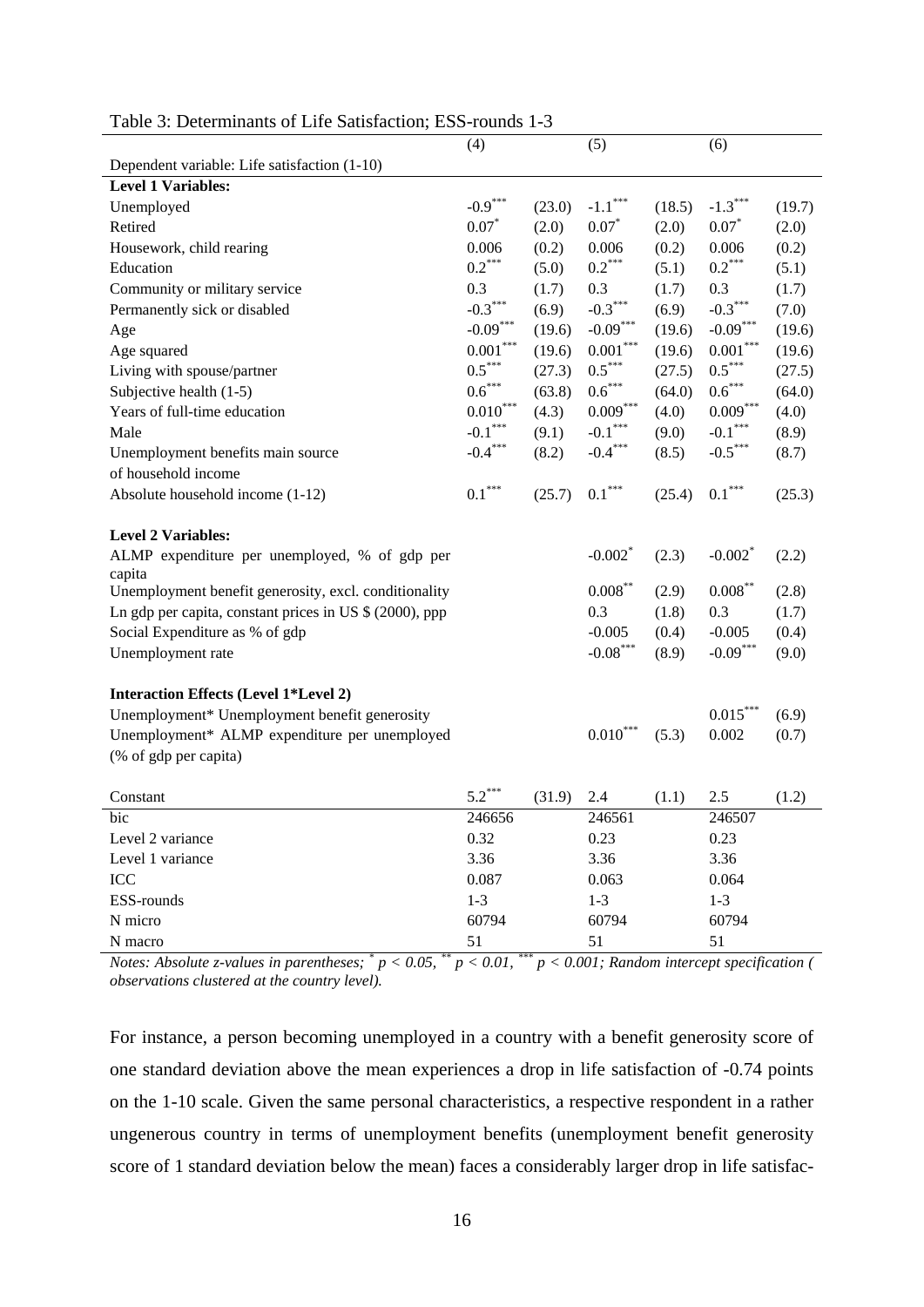tion of  $-1.28<sup>7</sup>$ . These results are not sensitive to the measure of benefit generosity used in the regression models. If the generosity score is adjusted for the extent of conditionality that the unemployed face if they apply for unemployment benefits, the regression results remain substantively the same<sup>8</sup>. Due to the limited data sample, the z value of the interaction effects becomes slightly smaller (6.31), but the coefficient remains strongly significant and positive. As mentioned above, the comparison between models that control for household income and models that lack an income variable can be a first step in understanding the mechanisms of a moderating effect of labour market policy. If labour market policy lost its influence once income was controlled for, the moderating effect of benefit generosity would have to be interpreted in a strict resource framework. An interaction effect that is unaffected by the inclusion of the income variable, however, suggests that passive labour market policy may affect the life satisfaction of the unemployed through mechanisms that are not strictly pecuniary. Without knowing the exact composition of the moderating effect, the estimation results in table 2 and table 3 suggest that, next to the resource dimension, labour market policy affects the unemployed in a non-pecuniary way. For instance, unemployed in a country with rather encompassing unemployment benefits may suffer from a less severe stigmatization and thus loss of self-confidence and life satisfaction than unemployed in a country with extremely low generosity scores. This argument is in line with previous research that hints towards negative psychosocial effects of means-tested social assistance benefit receipt (Wulfgramm 2011: 495) in case of expired unemployment benefit entitlements.

The moderating effect of active labour market policy with respect to unemployment and life satisfaction is far less straightforward than the effect of passive labour market policy. If an interaction effect of unemployment\*active labour market expenditure per unemployed is added to the model specification, a rather strong moderating effect of active labour market policy appears (coefficient of 0.01, absolute z value of 5.3 in model 5). This would suggest that the life satisfaction effect of unemployment in a country with low activation effort (one standard deviation below the mean) is -1.04, while it is only -0.62 in a more generous country. However, the addition of the interaction effect of unemployment\*benefit generosity offsets this positive interaction effect completely. If passive labour market policy is controlled for, active labour market policy does not appear to matter in the determination of life satisfaction of the unemployed. Hence, *Hypothesis 2* cannot be confirmed empirically. This result comes as surprise given the positive treatment effects of certain active labour market policy measures in

1

<sup>&</sup>lt;sup>7</sup> Calculations based on the estimators in model (3), e.g. life satisfaction effect of unemployment in a rather generous country: -1.4+0.014\*(27.82+19.05)=-0.74

<sup>&</sup>lt;sup>8</sup> Not shown in the regression output due to space restrictions.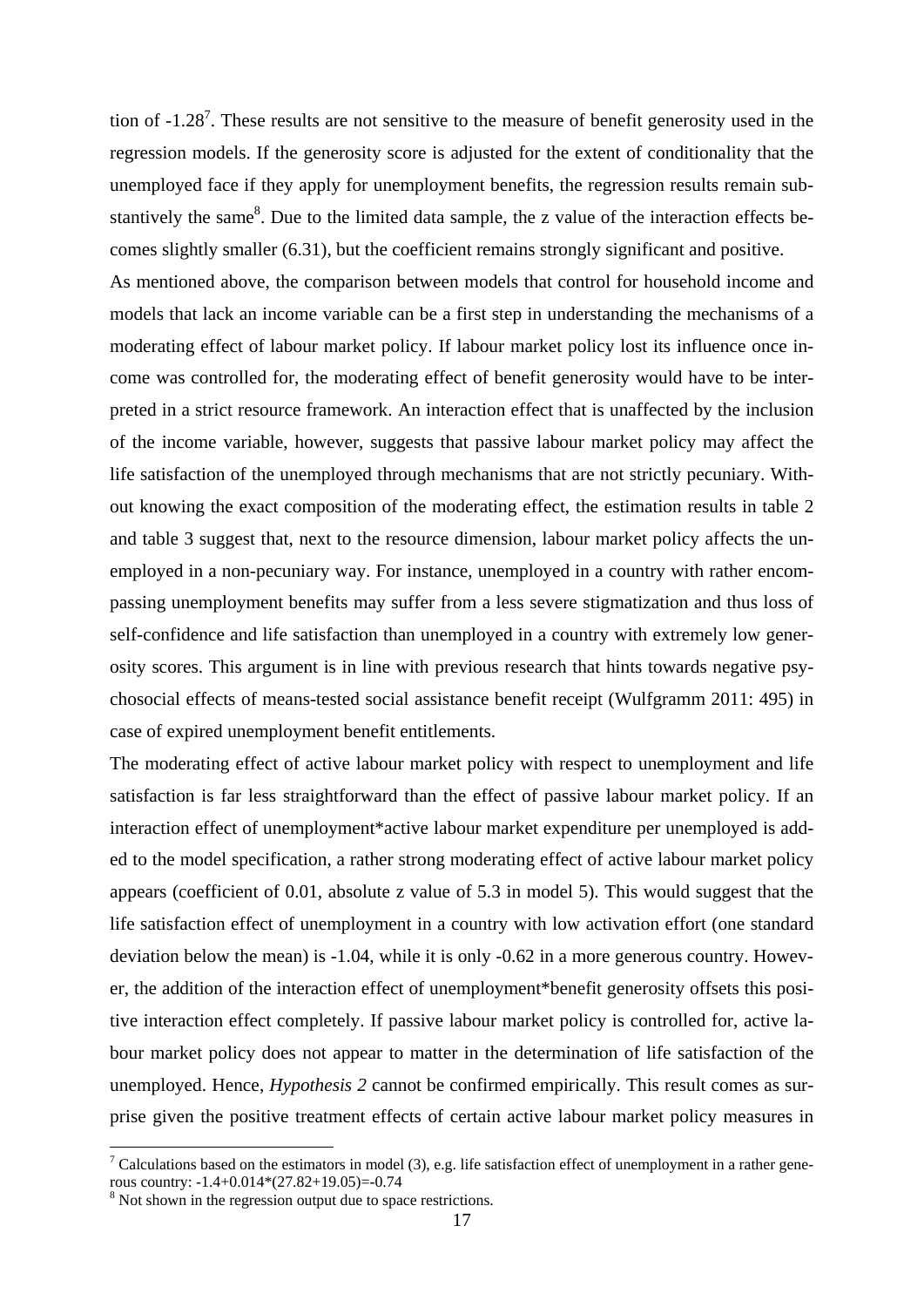countries such as Germany, Sweden or the United Kingdom (Wulfgramm 2011; Strandh 2001; Andersen 2008) and the positive effect of ALMP expenditure on social ties of labour market outsiders (Anderson  $2009$ <sup>9</sup>.

The control variables on the micro-level behave in a rather predictable fashion and are in line with most happiness literature. Among the main occupations, being a student sticks out as having a more positive effect than working, while being permanently sick or disabled is associated with a significantly lower level of life satisfaction. For age, the well-known u-curve emerges, with the lowest level of life satisfaction at an average age of 42 years. Moreover, being educated and healthy increases life satisfaction, while being male and depending on unemployment benefits as the main source of household income affects well-being negatively.

The comparison of the impact of the income variable on the micro-level with the non-existent influence of national wealth of a country complies surprisingly well with the Easterlin paradox (cf. Easterlin 2001): While earning and owning more than others satisfies individuals, economic development does not alter the average life satisfaction within a country once a certain threshold is reached. As all countries in the sample have a gdp per capita of more than 10,000 US \$ per year, differences in average life satisfaction between countries cannot be attributed to the level of economic development.

The macro-level control variables offer somewhat more puzzling coefficients. While the large negative impact of the unemployment rate complies with general expectations and previous research on contextual effects of unemployment (e.g. Faas 2010), the effects of the three welfare state variables are less intuitive. Both coefficients of ALMP expenditure as well as social expenditure show slightly negative tendencies, while unemployment benefit generosity has a somewhat positive effect on life satisfaction. Significance levels remain rather modest and tend to be highly sensitive to the model specification, though.

## **6 Conclusion**

<u>.</u>

European welfare states differ widely in their approaches to alleviate the situation of the unemployed, yet the general trend of the past two decades has shown an 'activation turn' in European labour market policy. This paradigm shift has led to an increasingly high commitment towards active labour market policy, while unemployment benefits tend to have developed in

<sup>&</sup>lt;sup>9</sup> It should be noted that Anderson did not control for passive labour market policy, though, so that his positive effects may suffer from omitted variable bias.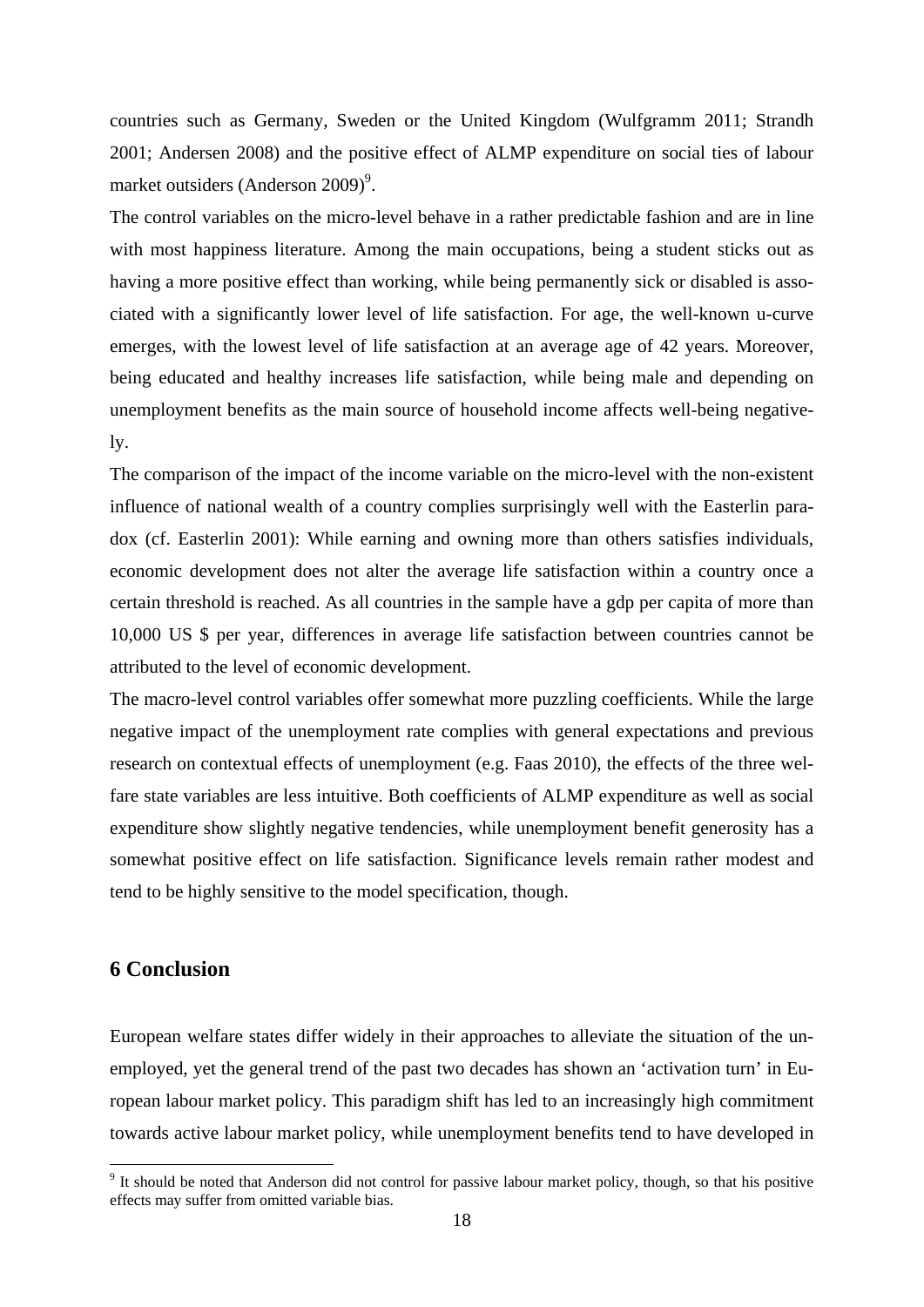a rather restrictive fashion with respect to their level, duration and conditionality. Both these enabling and enforcing elements of labour market activation are supposed to increase the reemployment of the unemployed. Yet such changes in public policies generally entail more than just the intended effects. I argue that the lives of individuals that are highly dependent on welfare state support are affected by public policies in ways that go beyond the economic effects that are generally studied in policy analyses. When it comes to life satisfaction effects, little is known about the interaction between adverse life events such as unemployment and the welfare state pillars that are supposed to cover these risks.

As the life of the unemployed is largely framed by national design and generosity of unemployment benefits as well as active labour market policy, the core hypotheses in this paper predicted positive moderating effects of generous labour market policies on life satisfaction of the unemployed. Indeed, this paper has shown that the well-being of the unemployed is to a surprisingly large extent determined by labour market policy. The effect of unemployment on life satisfaction differs considerably between European countries and depends strongly on the generosity of unemployment benefits. High conditionality of benefits, short eligibility durations and low benefit levels jointly increase the psychosocial burden of unemployment for the respondents and are thus connected to a far larger drop in life satisfaction scores than the respective negative effect of unemployment in countries with rather generous passive labour market policy.

However, not all results are in line with expectations. The prediction that spending on active labour market policy will have a moderating effect on the life satisfaction effect of unemployment could not be confirmed robustly. While a moderating effect appears in the analysis of a limited model specification, this connection disappears once unemployment benefit generosity is controlled for. A possible cause for the missing connection may be the simplified assumption that ALMP always has an enabling character, while different types of active measures may actually have very different well-being implications. The aggregation of ALMP spending may thus blur the effect of specific policies. Future research should therefore investigate whether the type of ALMP efforts affects the well-being of the unemployed. Furthermore, more light should be shed on the interplay between active and passive labour market policy in the determination of the life satisfaction effect of unemployment.

A final word needs to be said about the importance of incorporating well-being effects into the evaluation of labour market policy. It might be argued that a focus on the effect of labour market policy on reemployment already covers well-being aspects, as reemployment has been shown to be connected to a sharp rise in life satisfaction. While the reintegration into paid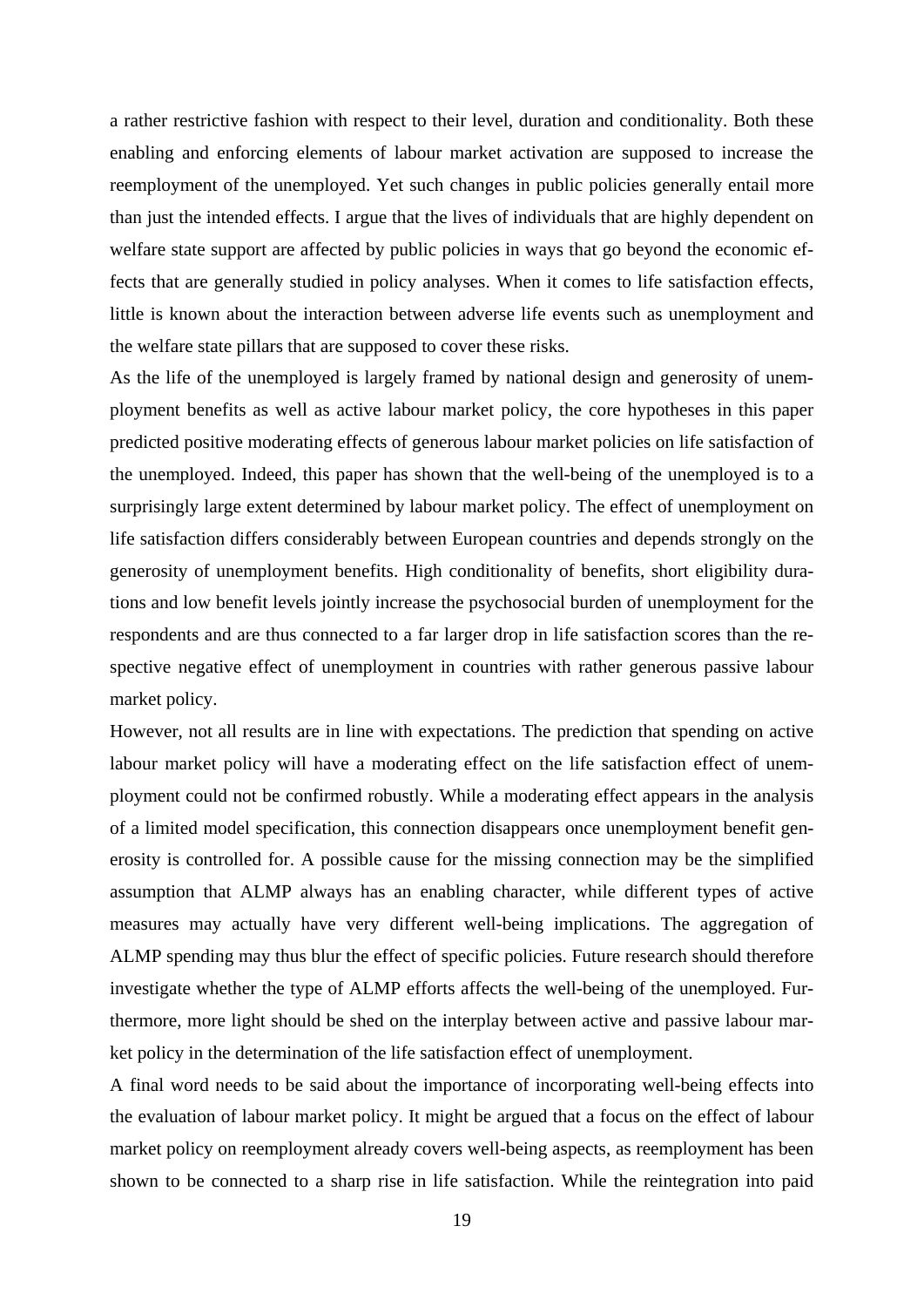employment is most certainly the major aim of activation, this kind of argumentation ignores the reality of European labour markets with unemployment rates of up to 20 per cent. As long as activation fails to combat unemployment successfully, a concern for the quality of life of the unemployed touches upon the core function of the welfare state, i.e. inclusion and support of the worst-off.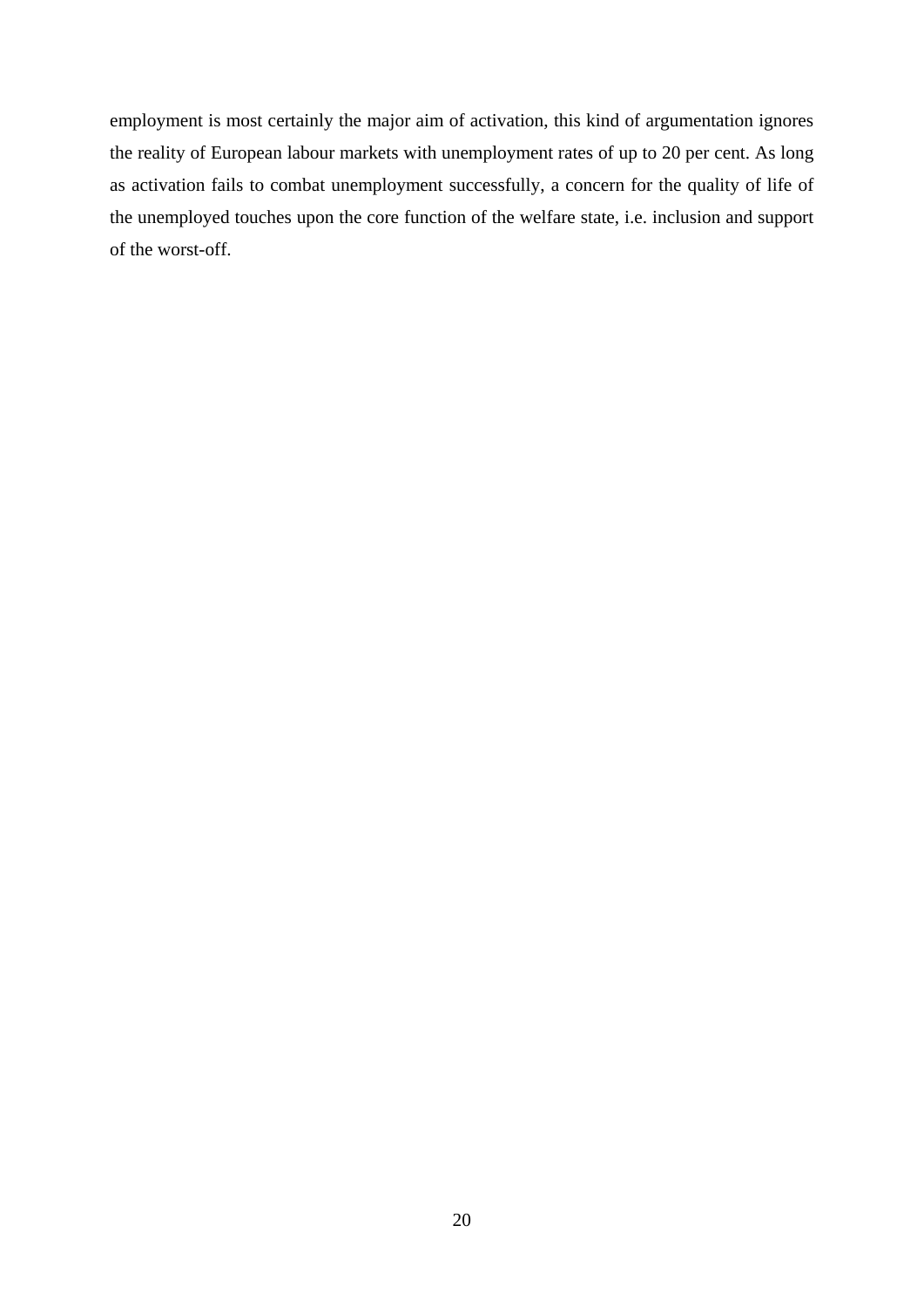## **References**

- Allard, G. (2005), *Measuring the Changing Generosity of Unemployment Benefits: Beyond Existing Indicators*, IE Discussion Paper EC8-108-I. Madrid: Instituto de Empresa.
- Andersen, S. H. (2008), The short- and long-term effects of government training on subjective wellbeing, *European Sociological Review*, 24, 4: 451–462.
- Anderson, C. J. (2009), The private consequences of public policies: active labor market policies and social ties in Europe, *European Political Science Review*, 1, 3, 341-373.
- Bonoli, G. (2010), The political economy of active labor-market policy, *Politics & Society*, 38, 4: 435- 457.
- Brambor, T., Clark, W. R. and Golder, M. (2006), Understanding interaction models: Improving empirical analyses, *Political Analysis*, 14, 1: 63–82.
- Carroll, N. (2007), Unemployment and psychological well-being, *Economic Record*, 83, 262: 287–302.
- Clark, A. E. and Oswald, A. J. (1994), Unhappiness and unemployment, *The Economic Journal*, 104, 424: 648–659.
- Dingeldey, I. (2007), Between workfare and enablement The different paths to transformation of the welfare state: A comparative analysis of activating labour market policies, *European Journal of Political Research*, 46, 6: 823–851.
- Easterlin, R. A. (2001), Income and happiness: Towards a unified theory, *The Economic Journal*, 111, 473: 465–484.
- Easterlin, R. A. (1974), Does economic growth improve the human lot? In: P. A. David and M. W. Reder (eds), *Nations and Households in Economic Growth: Essays in Honor of Moses Abramovitz*. New York: Academic Press, pp. 89–125.
- Erixon, L. (2010), The Rehn-Meidner Model in Sweden: Its rise, challenges and survival,
- *Journal of Economic Issues*, 44, 3: 677-715.
- European Commission (2010), Employment in Europe 2010 Report. Commission Staff Working Document. SEC 1431 final. Brussels: European Commission.
- European Union. (2011), Mutual Information System on Social Protection (MISSOC). Brussels: European Union.
- Faas, T., (2010), *Arbeitslosigkeit und Wählerverhalten. Direkte und indirekte Wirkungen auf Wahlbeteiligung und Parteipräferenzen in Ost- und Westdeutschland*. Baden-Baden: Nomos.
- Fromm, S. and Sproß, C. (2008), Die Aktivierung erwerbsfähiger Hilfeempfänger Programme, Teilnehmer, Effekte im internationalen Vergleich. IAB-Forschungsbericht 1/2008.
- Fryer, D. (1986), Employment deprivation and personal agency during unemployment a critical discussion of Jahoda's explanation of the psychological effects of unemployment, *Social Behaviour*, 1: 3–23.
- Gallie, D. and Paugam, S. (2000), The experience of unemployment in Europe: The debate. In: D. Gallie and S. Paugam (eds), *Welfare regimes and the experience of unemployment in Europe*. Oxford: Oxford University Press, pp. 1-22.
- Gallie, D. and Russell, H. (1998), Unemployment and life satisfaction: A cross-cultural comparison, *European Journal of Sociology*, 39, 2: 248-280.
- Gerlach, K. and Stephan, G. (1996), A paper on unhappiness and unemployment in Germany, *Economic Letters*, 52, 3: 325–330.
- Grubb, D. (2000), Eligibility criteria for unemployment benefits, *OECD Economic Studies,* 31, 2: 147- 84.
- Hasselpflug, S. (2005), *Availability criteria in 25 countries*. Kopenhagen: Ministry of Finance, Denmark.
- Hox, J. J. (2010), *Multilevel Analysis. Techniques and Applications*, 2<sup>nd</sup> Edition. New York and Hove: Routledge.
- Jahoda, M. (1982), *Employment and Unemployment a Social Psychological Analysis*. Cambridge: Cambridge University Press.
- Jahoda, M., Lazarsfeld, P. F. and Zeisel, H. (1933) *Die Arbeitslosen von Marienthal: ein soziographischer Versuch über die Wirkungen langdauernder Arbeitslosigkeit.* Leipzig: Hirzel.